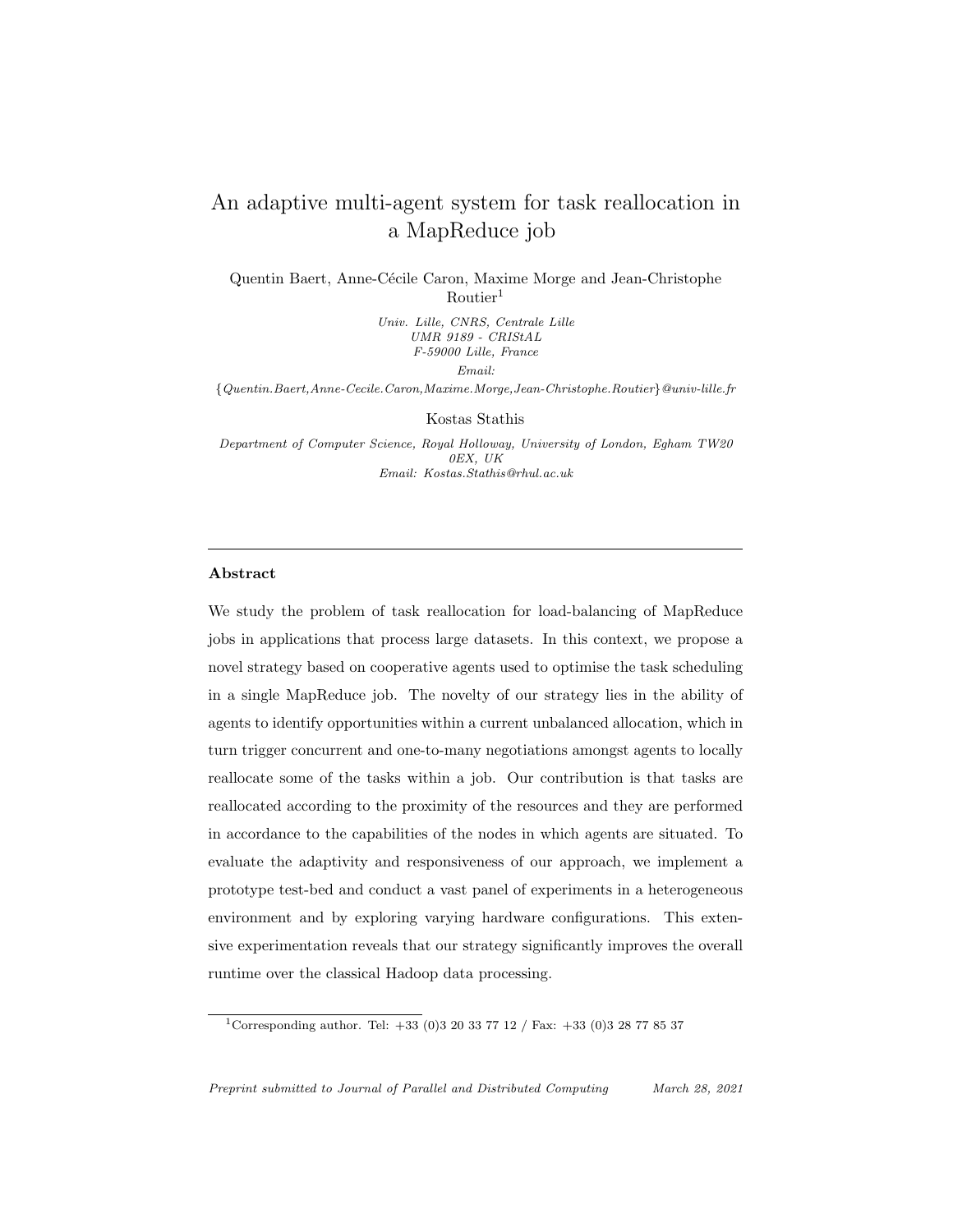Keywords: Artificial Intelligence, Multi-agent systems, Negotiation, MapReduce, BigData 2000 MSC: 00-01, 99-00

# 1. Introduction

Data science involves the processing of large volumes of data which requires distributed file system and parallel programming. This emerging distributed computing topic brings new challenges related to task allocation and load-<sup>5</sup> balancing. The adaptivity of these systems to various settings without configuration requiring user expertise, and their responsiveness to rapid changes need to be improved.

This paper is concerned with a class of practical applications where (a) the resources (e.g. data) required to successfully execute a task are distributed <sup>10</sup> among nodes, (b) some of these nodes may encounter potential execution hazards, e.g. slowing down nodes or communication lags and (c) the number of tasks prevents from using a centralized approach to compute the allocation. As several resources are necessary to perform a task, any allocation inevitably requires fetching some of these resources from other nodes, thus incurring an extra <sup>15</sup> time cost for task execution [\[1\]](#page-33-0). In this class of applications the task allocation can be challenged during their executions and should capitalize upon the way

resources are distributed in the system.

In this class of practical applications, we consider here MapReduce [\[2\]](#page-33-1) which is the most prominent distributed data processing model for tackling vast amount <sup>20</sup> of data on commodity clusters. Tasks are divided into a set of map tasks and reduce tasks that are distributed on nodes. The task allocation among the reducers is a *priori* fixed by the partition function. For instance, the partition number is the hash value of the key modulus the number of partitions according to the default partition of the most popular implementation Hadoop [\[3\]](#page-33-2). Such

<sup>25</sup> a task allocation can be problematic. Firstly, several data skews in the MapReduce applications lead to an unbalanced workload during the reduce phase [\[4,](#page-34-0) [5\]](#page-34-1).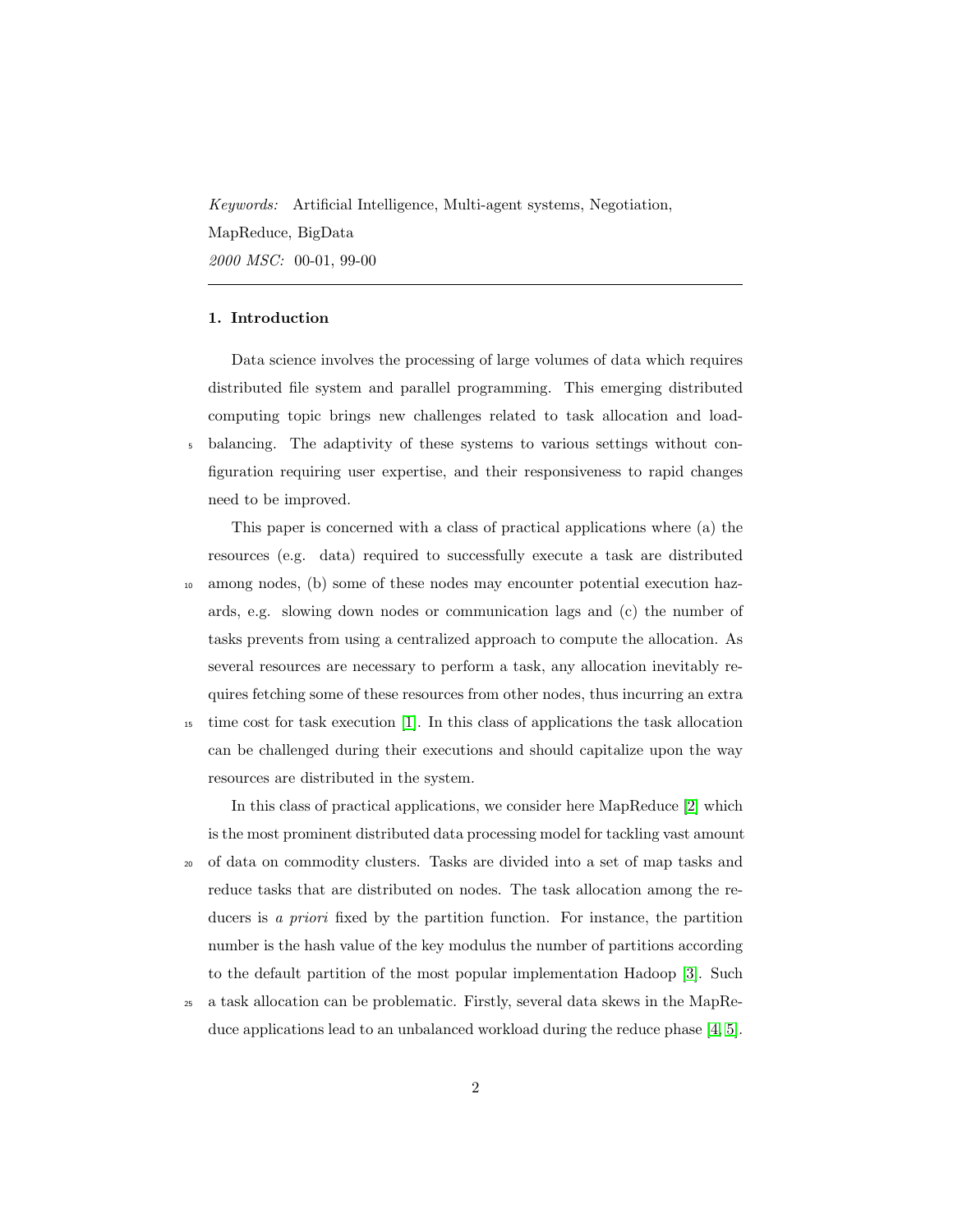Secondly, an unfair allocation can occur during the reduce phase due to the heterogeneous performance of nodes. Thirdly, the load-balancing can be challenged by some rapid performance variations due to exogenous reasons.

- <sup>30</sup> In order to tackle the problem of load-balancing and task allocation in applications such as those that motivate this work, multi-agent technologies have received a lot of attention [\[6\]](#page-34-2). A multi-agent system is a decentralized system where multiple agents take local decisions based on their perceptions of the environment such that a solution to a complex problem can emerge from the in-
- <sup>35</sup> teractions between simple individual behaviours [\[7\]](#page-34-3). Most of the existing works adopting the market-based approach [\[8,](#page-34-4) [9,](#page-34-5) [10\]](#page-34-6) model the load-balancing problem as a non-cooperative game in order to optimize user-centric metrics rather than system-centric ones such as the global runtime considered in this paper. We assume that agents are cooperative, viz.: they share the same objective,
- <sup>40</sup> minimizing the global runtime. We also assume there is no shared knowledge, including any knowledge about the whole task allocation. However, agents have a model of their peers, i.e. they are able to compute the cost of tasks for their peers. We further assume, as required by our practical application, that a task can be performed by any single agent without preemption and precedence order.
- <sup>45</sup> A task is indivisible, with no deadline and not shareable i.e. a task belongs to only one agent at a time.

In this paper, we formalize the multi-agent situated task allocation problem. We propose a dynamic and on-going task reallocation process which takes place concurrently with the task execution and so the distributed system is <sup>50</sup> adaptive to disruptive phenomena (e.g. slowing down nodes). When agents locally identify opportunities within a current unbalanced allocation, they trigger concurrent and one-to-many negotiations to reallocate some tasks. Apart from decentralization, i.e. avoiding performance bottlenecks due to global control, we show here that a multi-agent approach for situated task allocation supports

<sup>55</sup> two additional crucial requirements (a) concurrency – where task reallocation and task executions are concurrent, and (b) adaptation – where task reallocation is triggered when a disruptive event is performed. This paper significantly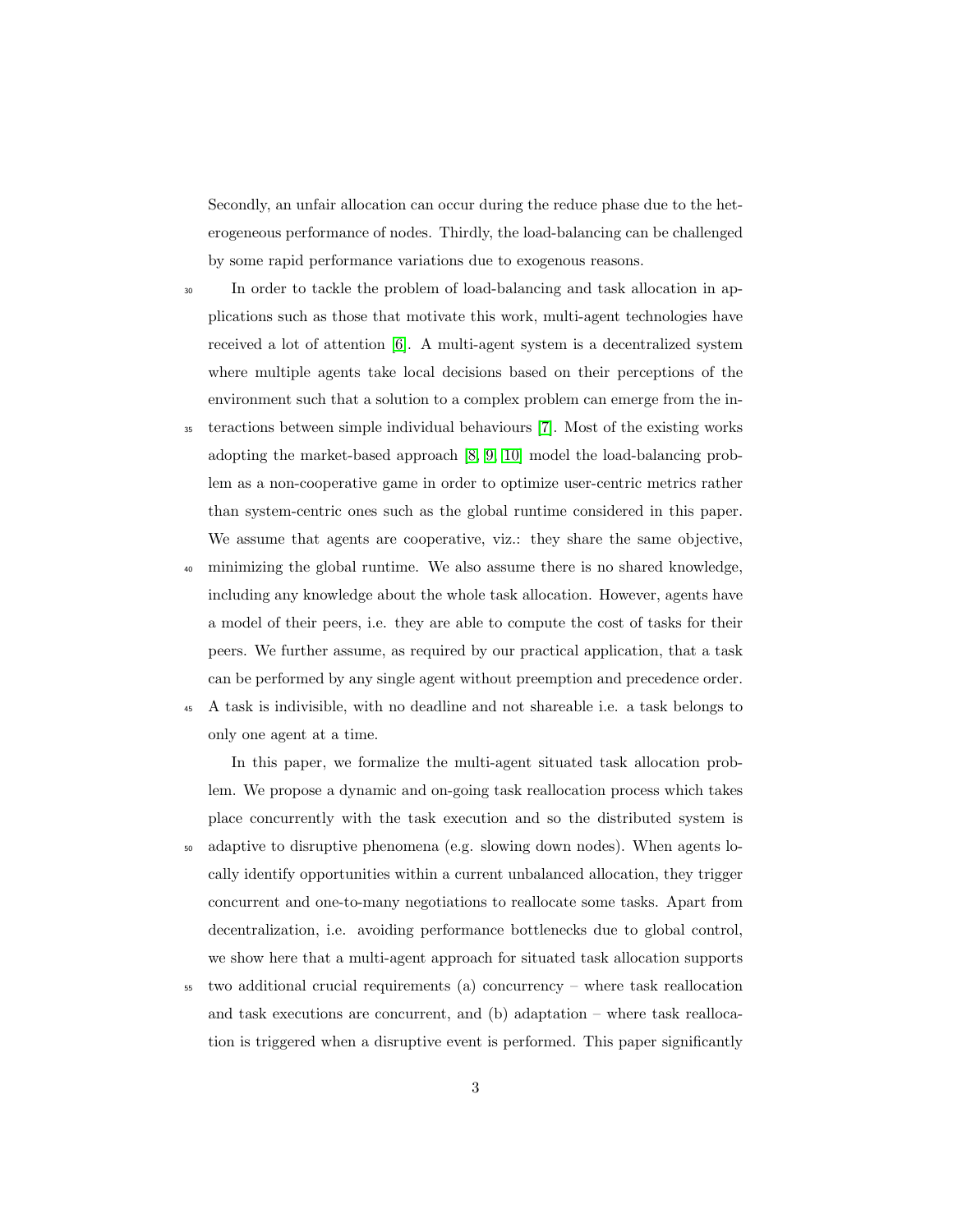extends our previous works. Contrary to [\[11\]](#page-34-7), we do not assume that each task has an intrinsic cost (e.g. the number of data to process) but the location of

- $\omega$  resources is taken into account. Beyond [\[12\]](#page-34-8), we introduce here a multi-auction process which allows an agent to bid in several concurrent negotiations in order to improve the responsiveness of the system. Additionally, we present a vast panel of experiments in order to empirically evaluate (a) the adaptivity of our multi-agent system in an heterogeneous environment, (b) the responsiveness of
- <sup>65</sup> the multi-agent system due to the multi-auction process, and (c) the adequacy of the agent strategy with respect to the computing infrastructure.

Specifically, our contributions are as follows:

- We formalize the multi-agent situated task allocation problem where tasks have different costs for different agents due to the resource locality.
- <sup>70</sup> We design a multi-agent version of the MapReduce pattern in a distributed system setting which solves the partitionning data skew problem. The task reallocation process based on concurrent negotiations between agents occurs all along the MapReduce job processing to cope with a continuously evolving environment.
- We conduct extensive experiments on real-world datasets. The experimental results show that our method improves the runtime with a negligible computational overhead and it mitigates the heterogeneity of the computational environment.

The paper is structured as follows. Section [2](#page-4-0) overviews relevant related <sup>80</sup> works. Section [3](#page-8-0) defines the socially rational task delegation considered by the agents in order to locally improve the task allocation. Section [4](#page-12-0) sketches the negotiation process which is concurrent with task consumptions. Section [5](#page-16-0) specifies the strategies, i.e. how agents choose which task to perform/negotiate. Our practical application and empirical evaluation are described in Section [6.](#page-19-0)

<sup>85</sup> Finally, Section [7](#page-31-0) summarizes our contribution and outlines our future work.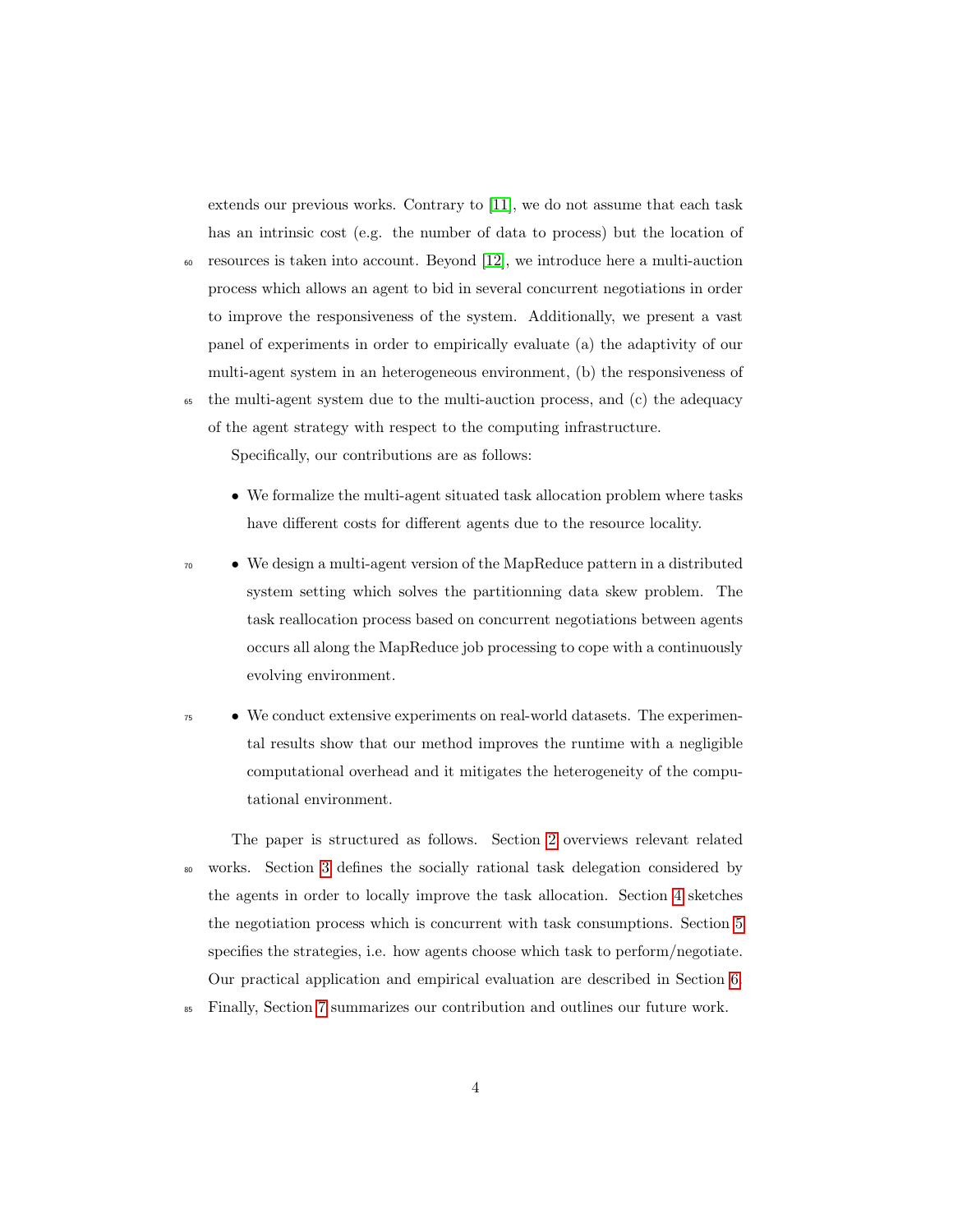# <span id="page-4-0"></span>2. Related work

The context of this paper is a single MapReduce job. In this context the problem of task scheduling consists of assigning map and reduce tasks as suggested by Selvitopi et al. in [\[13\]](#page-35-0). This problem should not be confused with <sup>90</sup> that of job scheduling, where one considers the allocation and the usage of the resources in case of multiple MapReduce jobs as discussed by Banerjee and Hecker in [\[14\]](#page-35-1). Several common data skews in the MapReduce applications are identified in [\[4,](#page-34-0) [5\]](#page-34-1) which lead to an unbalanced workload during the data processing. In this paper, we focus on the partitioning skew leading to an unbalanced

- <sup>95</sup> allocation among the nodes where the reduce phase is slowed down since it is penalized by the most loaded reducer. This data skew is tackled by [\[15,](#page-35-2) [16\]](#page-35-3) using parametrization based on prior knowledge about the data and the distributed computing environment. Every reduce task is scheduled in [\[17\]](#page-35-4) according to the data skew and the data locality without modifing the partition. In this paper,
- <sup>100</sup> we address the partitionning data skew with the dynamic and adaptative task reallocation which is concurrent with the task consumption. Thus, reallocation is adaptative to the data processing. This enables us to tackle the following real-world issues: (a) the lack of prerequisite knowledge over the data and the processing, (b) the inaccurate estimation of task execution time, and (c) the <sup>105</sup> execution hazards (slowing down nodes, communication lag). To the best of our knowledge, no other proposal is scalable and responsive, like ours.

We provide here a comparison of our work with the most significant existing methods for task allocation and load-balancing which is summarized in Table [1.](#page-5-0) This analysis grid classifies these works according to the crucial aspects which <sup>110</sup> are requested by our practical application: the deployment of the MapReduce design pattern for processing large datasets.

Classical scheduling problems have been the subject of extensive research producing offline schedulers for some simple models [\[31\]](#page-37-0). The problem of minimizing the makespan (the completion time of the last task to perform) with  $n_{115}$  n tasks on m unrelated machines (i.e. with different capabilities), denoted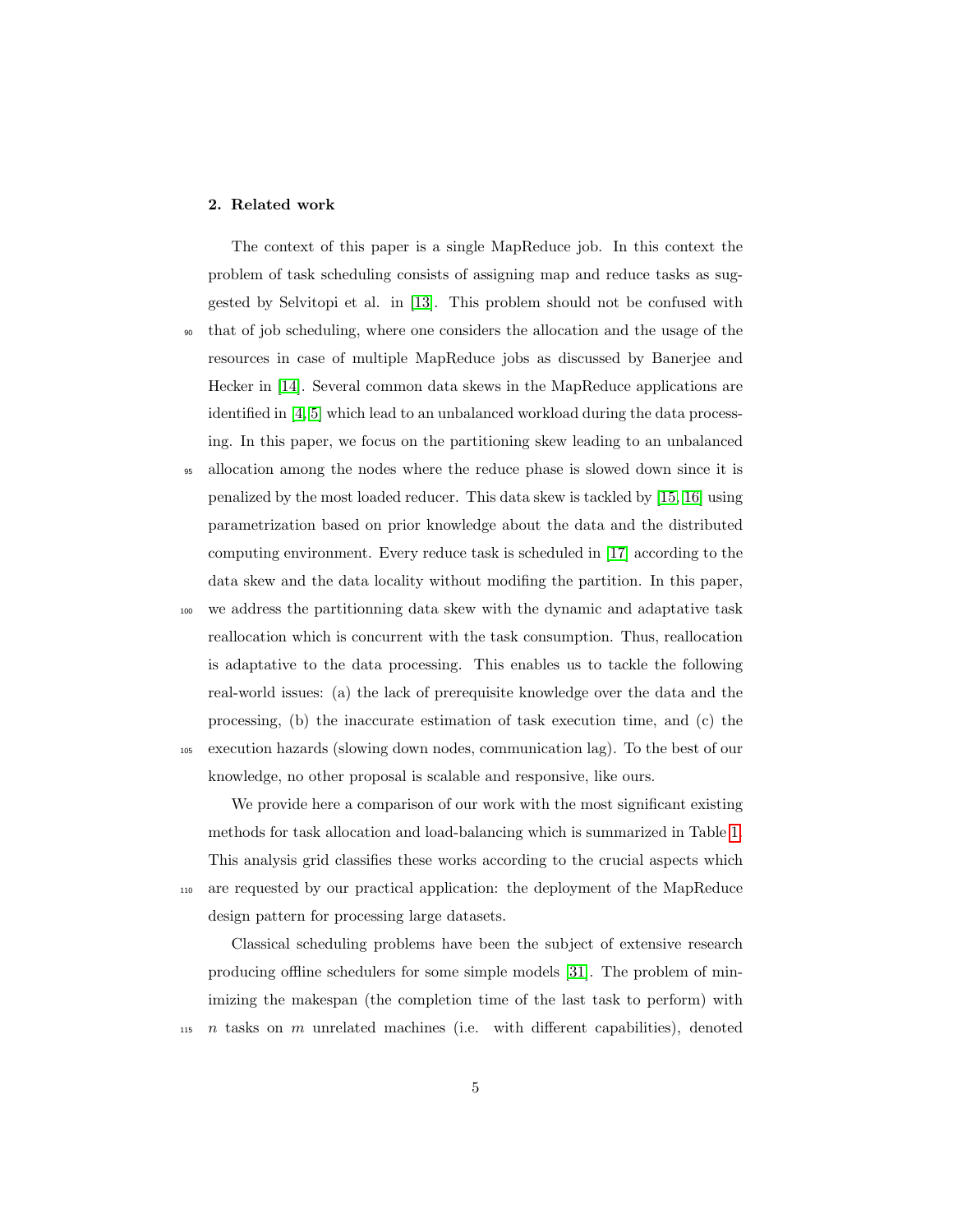<span id="page-5-0"></span>

|                                | Decentralization | Adaptation | Cooperation | Distribution | Objectives                 |
|--------------------------------|------------------|------------|-------------|--------------|----------------------------|
| Ibarra and Kim [18]            |                  |            |             |              | Makespan minimization      |
| Lenstra et al. [19]            |                  |            |             |              | Makespan minimization      |
| Hariri and Potts [20]          |                  |            |             |              | Makespan minimization      |
| Martello et al. [21]           |                  |            |             |              | Makespan minimization      |
| Jiang [22]                     |                  | ✓          |             |              | Response time              |
| Selvitopi et al. [13]          |                  |            |             |              | Makespan minimization      |
| Di and Wang [23]               |                  |            |             |              | Throughput                 |
| Turner et al. [10]             |                  |            |             |              | Throughput                 |
| Schaerf et al. [24]            |                  |            |             | ✓            | Throughput                 |
| Jiang and Jiang [25]           |                  |            |             |              | Throughput                 |
| Jiang and Li [26]              |                  |            |             | ✓            | Response time minimization |
| Jiang and Zhichuan [27]        |                  |            |             | ✓            | Response time minimization |
| Walsh and Wellman [8]          |                  |            |             | ✓            | An allocation              |
| Kraus et al. [28]              |                  |            |             |              | An allocation              |
| An et al. $[29]$               |                  |            |             | ✓            | Response time minimization |
| Penmatsa and Chronopoulos [30] |                  |            |             |              | Response time minimization |
| Shehory and Kraus [9]          |                  | ✓          | ✓           |              | Makespan minimization      |
| MAS4Data                       |                  |            |             | ✓            | Makespan minimization      |

Table 1: Analysis grid of related works according to the main aspects.

 $R||C_{max}$ , is NP-hard [\[32\]](#page-37-2). Pseudo-polynomial algorithms developed for this problem include: the earliest completion time heuristic (ECT) proposed by Ibarra and Kim in [\[18\]](#page-35-5), two-phase heuristics based on linear programming suggested by Lenstra et al. in [\[19\]](#page-35-6), the local search heuristics proposed by Hariri <sup>120</sup> and Potts in [\[20\]](#page-35-7), and the branch and bound algorithm applied by Martello et al. in [\[21\]](#page-35-8). These centralized algorithms and the most recent ones [\[33\]](#page-37-3), even the ECT heuristic which is an approximation algorithm giving acceptable results with very small computational requirements, cannot be applied to our scenario with a large number of tasks (e.g. 100,000 keys in Sec. [6\)](#page-19-0). The strategies <sup>125</sup> presented in Sec. [5](#page-16-0) are decentralized local search heuristics.

Multi-agent scheduling [\[6\]](#page-34-2) has received significant attention for load-balancing problems in distributed systems, but it is different from the classical scheduling problems due to the following aspects:

• Decentralization: global control causes a performance bottleneck as it <sup>130</sup> must collect status information of the entire system in real time. Instead, task allocation can be negotiated by agents representing the nodes. For instance, Jiang et al. propose in [\[22\]](#page-36-0) a negotiation reputation-based allo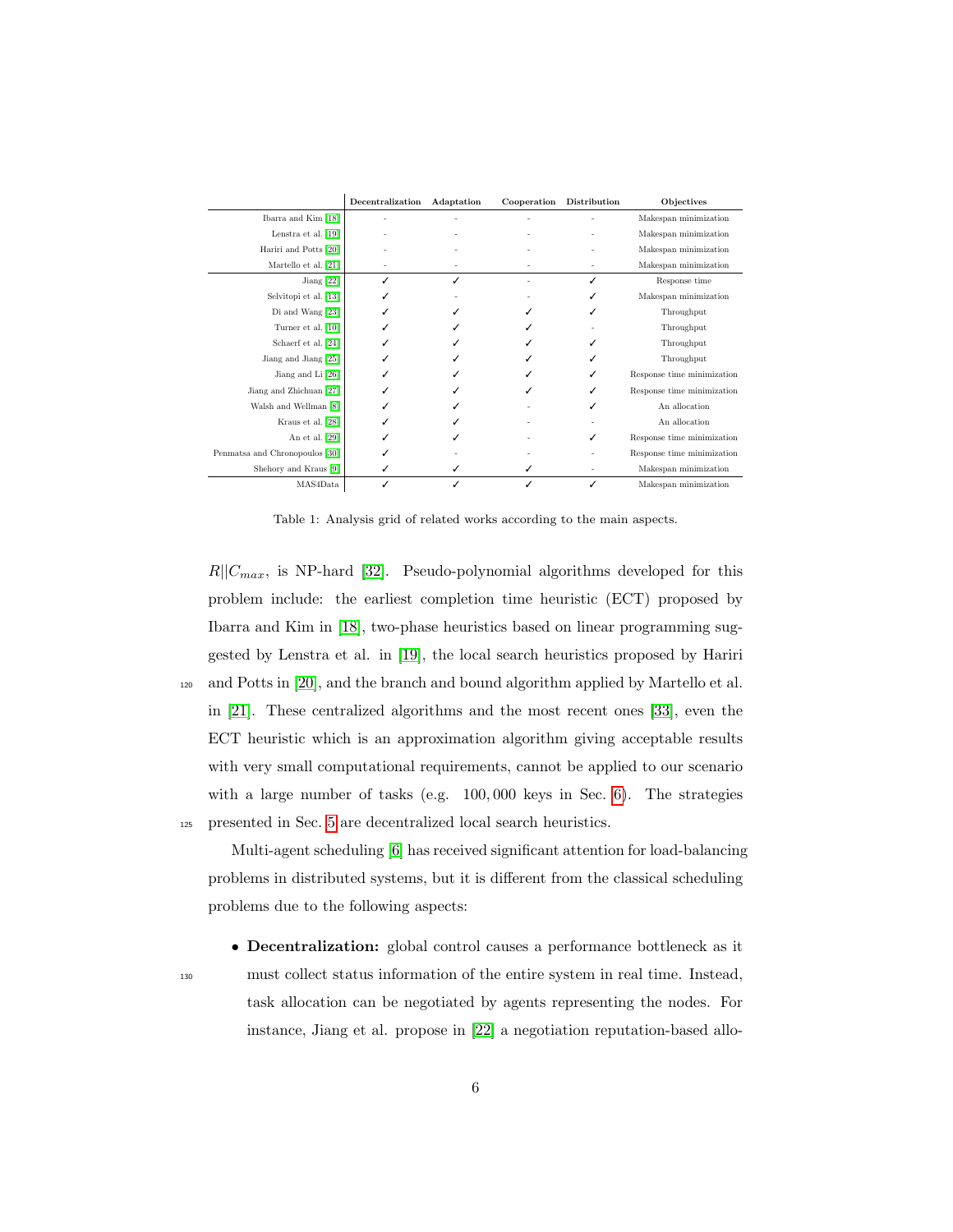cation mechanism for load-balancing in order to reduce the resource access time and so the responding time.

**• Adaptation:** classical scheduling problems are static. The inaccurate estimation of tasks execution time and the disruptive phenomena (task consumption, slowing down nodes, etc.), may require major modifications in the existing allocation to stay optimal. Di and Wang introduce in [\[23\]](#page-36-1) a self-adaptive system to implement a high adaptable task allocation to <sup>140</sup> a dynamic environment. Turner et al. combine in [\[10\]](#page-34-6) supervised classification learning with an internal decision-making process for task assignments. Schaerf et al. investigate in [\[24\]](#page-36-2) the adaptive behaviour of agents for efficient load-balancing using multi-agent reinforcement learning. These methods cannot be used for the class of practical applications <sup>145</sup> we are concerned since neither generalizable predictive patterns nor prior model of the data/environment are available.

The enormous amount of varying related studies (see [\[1\]](#page-33-0) for a recent survey) mainly distinguish themselves through the following aspects:

- Objectives: the makespan minimization is the most widely applied opti-<sup>150</sup> mization objective for task allocation. Selvitopi et al. [\[13\]](#page-35-0) propose a task scheduling to minimize the makespan however the allocation is made once for all before the reduce phase while our method challenges the allocation all along the process. Minimizing the total or mean response time of all tasks means minimizing the waiting time of tasks. The throughput <sup>155</sup> measures the number of tasks completed per time unit. The reliability measures the probability that the tasks can be successfully executed. Attiya and Hamam distinguish in [\[34\]](#page-37-4) the node-related reliability, i.e. the reliability of resources/computation and the path-related reliability, i.e. the reliability of communications.
- 

<sup>160</sup> • Distribution: some resources are placed at the nodes and can be accessed and shared to execute the tasks. For this purpose, the location of agents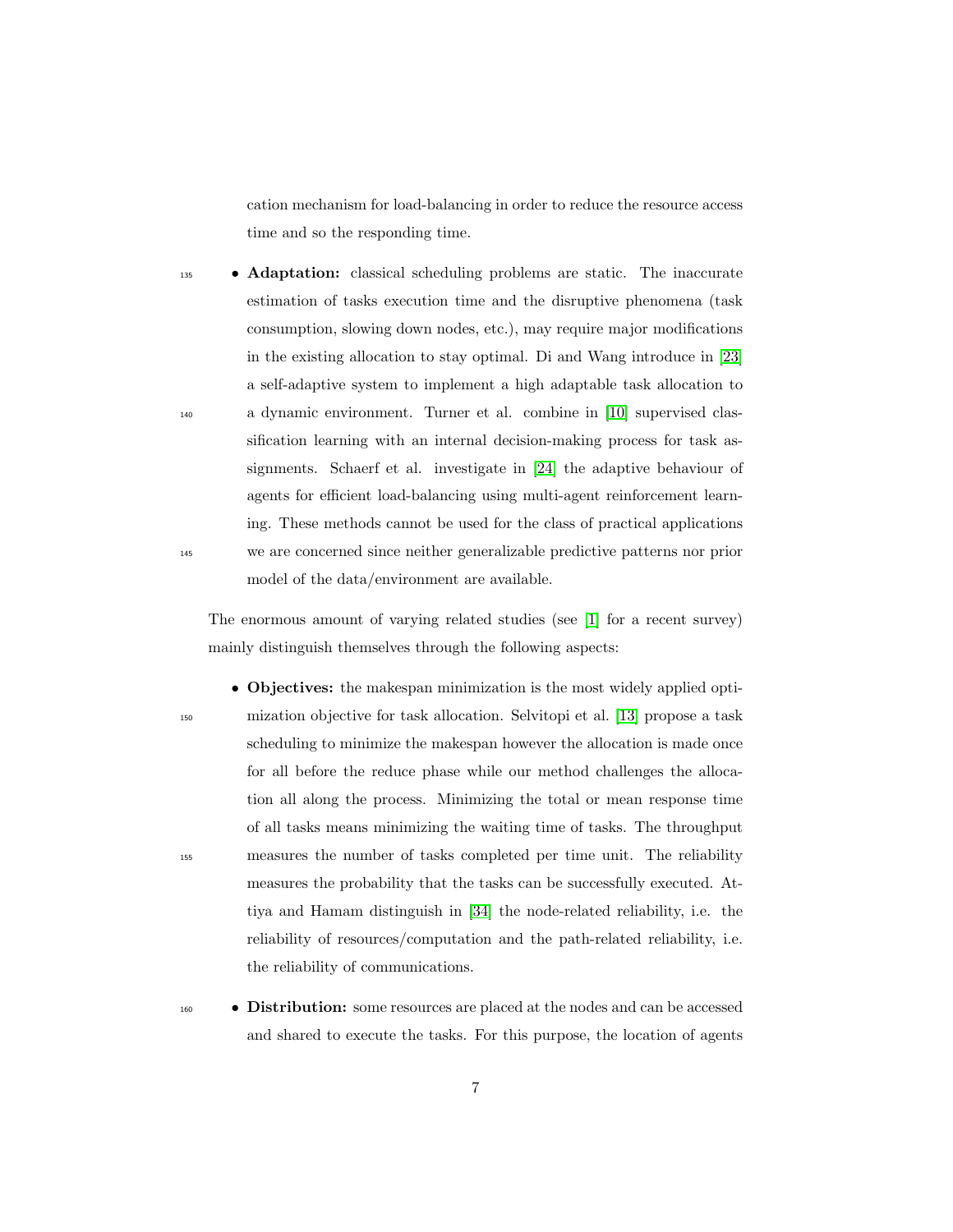and the accessibility of required resources should be considered which is not the case of most of the task allocation algorithms. In [\[25\]](#page-36-3), Jiang and Jiang consider that the number of allocated tasks on a node is proportional <sup>165</sup> to its own resources and the resources of its interacting nodes. Jiang and Li propose in [\[26\]](#page-36-4) a locality-sensitive resource allocation model which takes into account the distance between the nodes and the locality of resources. Jiang and Zhichuan present in [\[27\]](#page-36-5) a task allocation mechanism based on the contextual resources: if a node has richer experiences of executing <sup>170</sup> tasks, the node may have higher access to the resources. In this paper, the nodes are equidistant from each other in a fully connected physical and social network. The efficiency of a task allocation depends both on the proportion of resources (data) which are local and their intrinsic talent (CPU).

 $\bullet$  **Cooperation:** Garg et al. distinguish in [\[35\]](#page-37-5) the meta-schedulers which optimize system-centric metrics and the most recent ones focusing on usercentric metrics. Most of the latter adopts the market-based approach: they model the load-balancing problem as a non-cooperative game. Walsh and Wellman present in [\[8\]](#page-34-4) a task allocation protocol among agents which ac-<sup>180</sup> quire and provide goods on behalf of consumers or producers. Kraus et al. consider in [\[28\]](#page-36-6) that, even if each agent tries to maximize its benefits, they need to cooperate to perform tasks. An et al. propose in [\[29\]](#page-36-7) a distributed negotiation mechanism where selfish agents negotiate over resources both a contract price and a decommitment penalty. Penmatsa and Chronopou-<sup>185</sup> los formulate in [\[30\]](#page-37-1) the load balancing problem as a non-cooperative game among the users who try to minimize the expected response time of their own tasks. Fewer works are based on cooperative agents which negotiate to address system-centric metrics such as the global runtime we consider in this paper. For instance, Shehory and Kraus consider in [\[9\]](#page-34-5) that task <sup>190</sup> assignments to groups of agents as necessary since tasks cannot be performed by a single reliable agent. By contrast, we assume here that a

8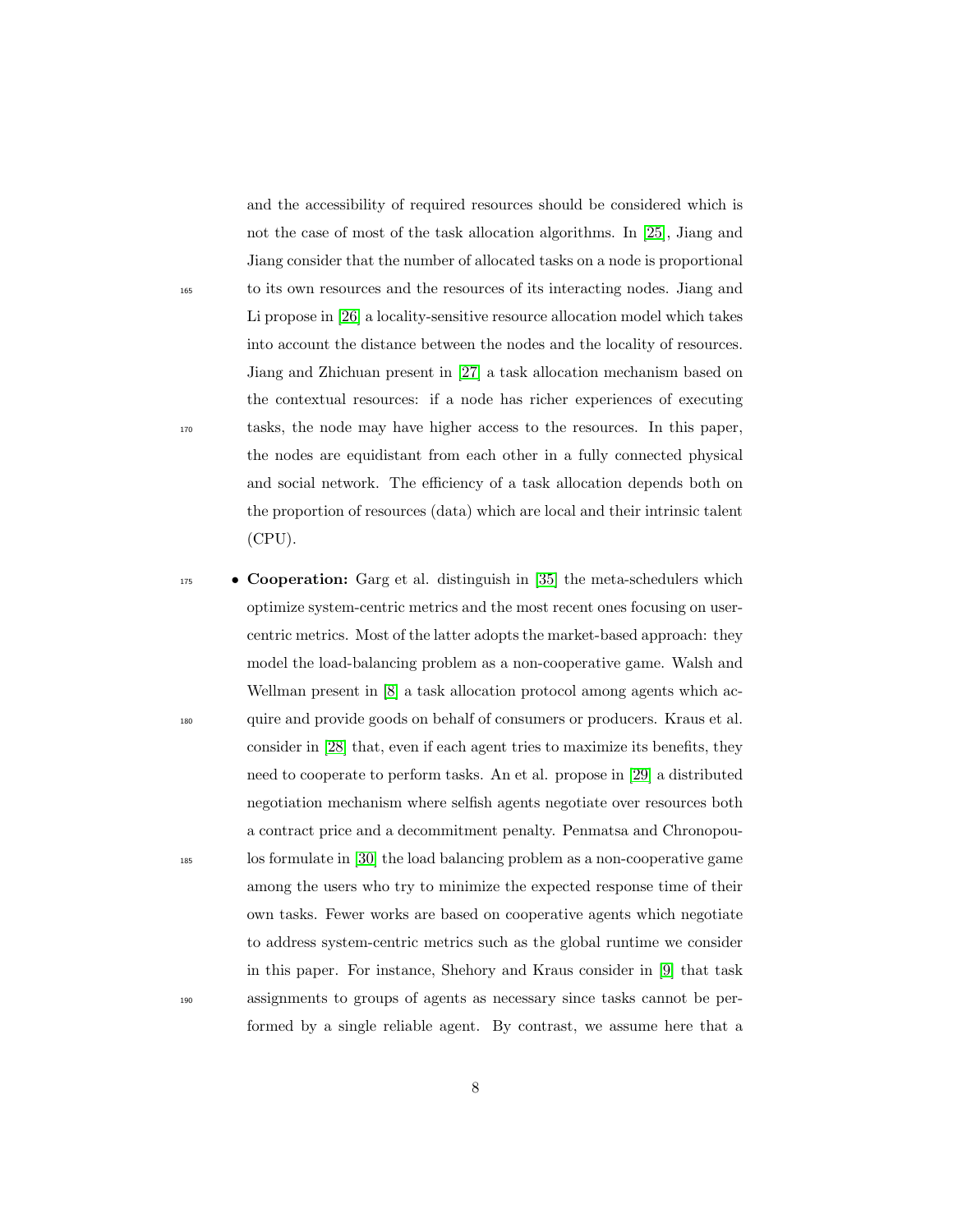task, which can be performed by any single agent without preemption and precedence order, is indivisible, not shareable (i.e. a task belongs to only one agent at a time) and with no deadline.

# <span id="page-8-0"></span><sup>195</sup> 3. Situated task allocation

We formalize here the multi-agent situated task allocation (MASTA) problem where tasks have different costs (runtime) for different agents due to the resource locality.

<span id="page-8-1"></span>Definition 1 (MASTA). A multi-agent situated task allocation problem of 200 size  $(k, m, n)$  with  $k \geq 1$ ,  $m \geq 2$  and  $n \geq 1$  is a tuple

 $MAST A = \langle Node, A, T, l, d, c \rangle$  such that:

- $Node = \{node_1, \ldots, node_k\}$  is a set of k nodes;
- $\mathcal{A} = \{1, \ldots, m\}$  is a set of m agents;
- $\mathcal{T} = {\tau_1, \ldots, \tau_n}$  is a set of n tasks to perform;
- $\bullet \quad l : A \mapsto Node \text{ is a function which returns the location of an agent};$ 
	- $d : \mathcal{T} \times Node \mapsto \mathbb{N}^+$  is a function which specifies how many resources for a task are on a particular node;
	- $c: \mathcal{T} \times Node \mapsto \mathbb{R}_+^*$  specifies the cost of a task  $\tau$  at a given location such that the tasks are cheaper when the required resources are more local ones:

<span id="page-8-2"></span>
$$
\forall i, j \in \mathcal{A}, d(\tau, l(i)) > d(\tau, l(j)) \Rightarrow c_i(\tau, l(i)) \le c(\tau, l(j)) \tag{1}
$$

In the rest of the paper,  $l_i$ ,  $c_i(\tau)$  and  $d_i(\tau)$  denote  $l(i)$ ,  $c(\tau, l_i)$  and  $d(\tau, l_i)$ , respectively. Similarly, we denote  $d_{\tau} = \sum$ node∈Node  $d(\tau, node)$ . We say that  $\tau$  is 210 local, partially local, or distant for agent i if  $d_i(\tau) = d_{\tau}$ ,  $d_i(\tau) < d_{\tau}$ , or  $d_i(\tau) = 0$ , respectively.

<span id="page-8-3"></span>In the following of this section, we consider a particular MASTA problem and we evaluate the task allocation from a collective viewpoint by considering the maximum completion time, i.e. the makespan.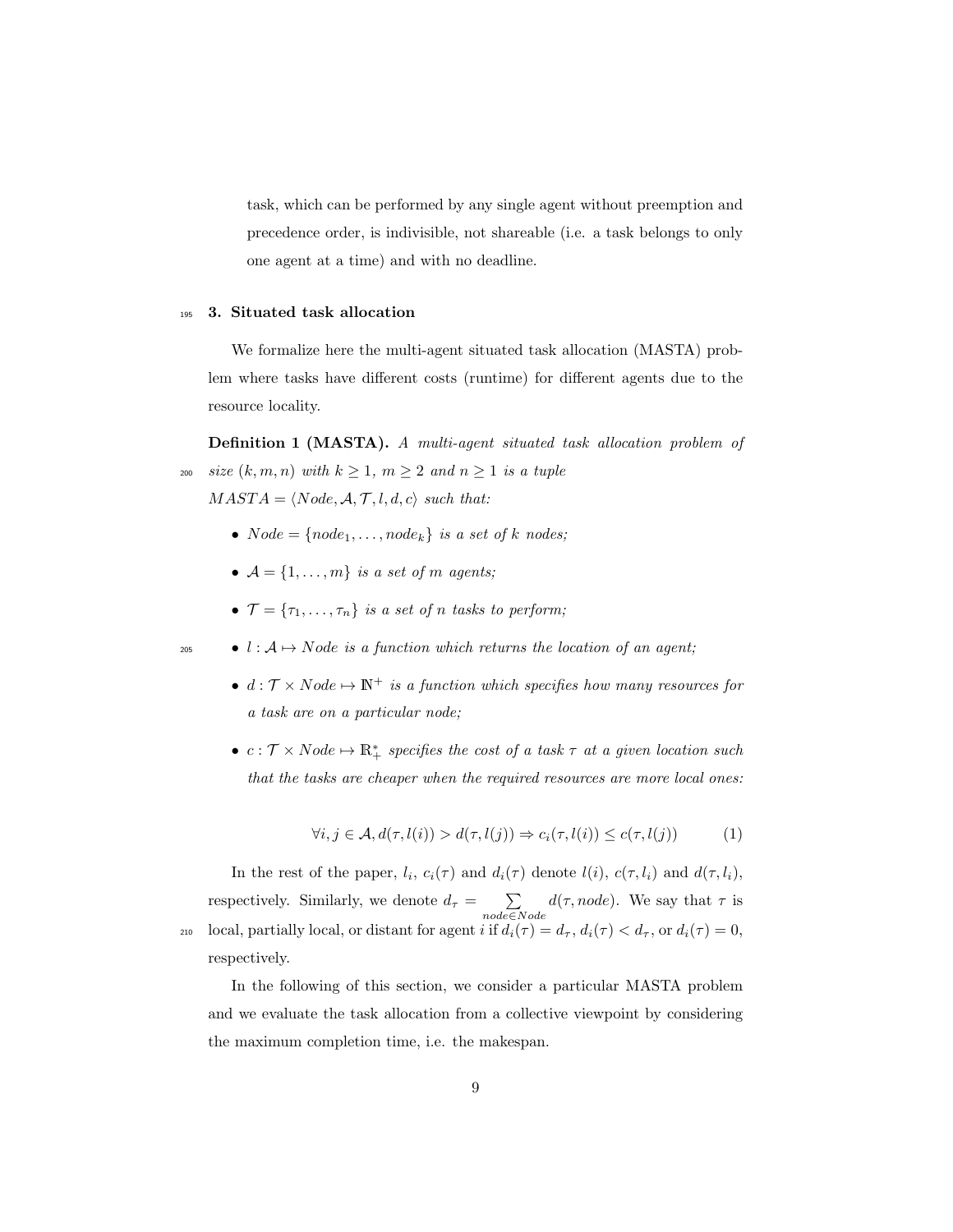# 215 Definition 2 (Task allocation, workload and makespan). A task alloca-

tion P is a partition of tasks among agents, i.e a set of m task bundles  $\{P(1), \ldots, P(m)\}\$  such that:

$$
\cup_{i \in \mathcal{A}} P(i) = \mathcal{T} \tag{2}
$$

$$
\forall i \in \mathcal{A}, \forall j \in \mathcal{A} \setminus \{i\}, P(i) \cap P(j) = \emptyset
$$
\n
$$
(3)
$$

The workload of the agent  $i \in A$  in the allocation P is defined as:

<span id="page-9-1"></span>
$$
w_i(P) = \sum_{\tau \in P(i)} c_i(\tau) \tag{4}
$$

The makespan of P is defined as:

$$
C_{max}(P) = \max\{w_i(P) \mid i \in \mathcal{A}\}\tag{5}
$$

Let us consider the following walk-through example.

### Example 1 (Task allocation, workload and makespan). Let

<span id="page-9-0"></span>220  $MAST A^{ex} =  a$  problem of size  $(2, 2, 7)$ , where Node =  ${node_1, node_2}, \ A = \{1, 2\} \ and \ \mathcal{T} = \{\tau_1, \ldots, \tau_7\} \ with \ l(1) = node_1 \ and \ l(2) = \emptyset$ node<sub>2</sub>. The locations of the tasks and their costs are represented in Table [2.](#page-9-0) Let

|                                |  | $\tau_1$ $\tau_2$ $\tau_3$ $\tau_4$ $\tau_5$ $\tau_6$ |  | $T_{7}$ |
|--------------------------------|--|-------------------------------------------------------|--|---------|
| $d_1(\tau_k)$ 1 0 3 6 1 6 0    |  |                                                       |  |         |
| $d_2(\tau_k)$ 0 4 6 12 4 1 7   |  |                                                       |  |         |
| $c_1(\tau_k)$ 1 8 15 30 9 8 14 |  |                                                       |  |         |
| $c_2(\tau_k)$ 2 4 12 24 6 13   |  |                                                       |  |         |

Table 2: Locations and costs of tasks

Pmks and P be two task allocations such that  $Pmks = \{\{\tau_1, \tau_3, \tau_5, \tau_6\}, \{\tau_2, \tau_4, \tau_7\}\}\$ and  $P = \{\{\tau_2, \tau_4, \tau_6\}, \{\tau_1, \tau_3, \tau_5, \tau_7\}\}\.$  Pmks is optimal since  $w_1(Pmks) = 33$ <sup>225</sup> and  $w_2(Pmks) = 35$  and so  $C_{max}(Pmks) = 35$ . As shown at top of Figure [1,](#page-11-0) it is not the case of P since  $w_1(P) = 46$ ,  $w_2(P) = 27$  and so  $C_{max}(P) = 46$ .

The agents modify the task allocation by negotiating task delegations. The delegation  $\delta$  of the task  $\tau$  from agent i to agent j aims at improving the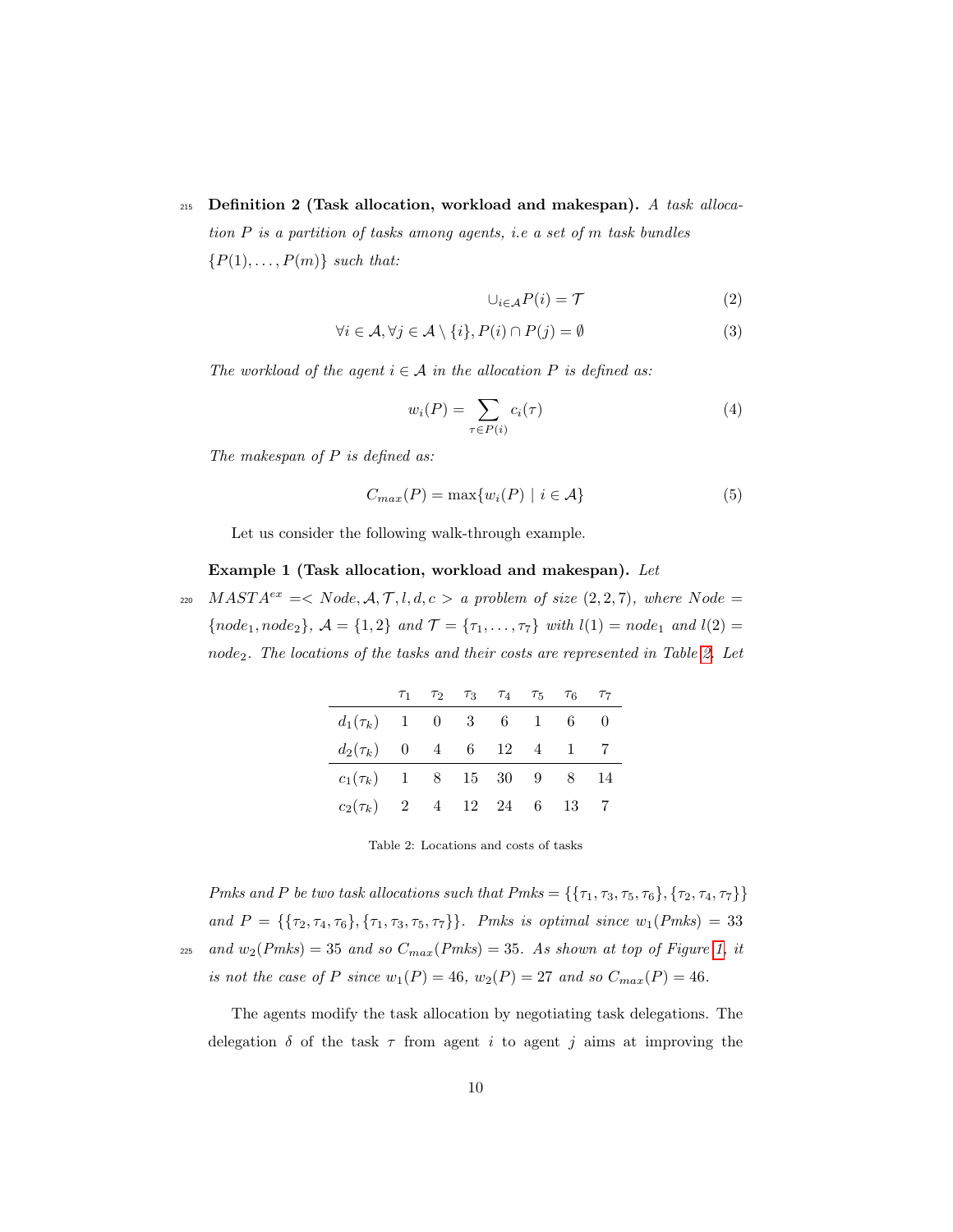makespan, i.e the load-balancing between the two agents. The following def-<sup>230</sup> inition formalizes the required conditions for an effective task delegation.

Definition 3 (Socially rational task delegation). Let P be a task allocation. The delegation  $\delta$  of the task  $\tau$  from agent i to agent j is defined s.t. the resulting allocation  $\delta(P) = \{P'(1), \ldots, P'(m)\}\$ is as follows:

$$
\forall k \in \mathcal{A} \setminus \{i, j\}, P'(k) = P(k)
$$
\n(6)

$$
P'(i) = P(i) \setminus \{\tau\} \wedge P'(j) = P(j) \cup \{\tau\}
$$
\n(7)

The delegation is socially rational iff:

$$
w_j(P) + c_j(\tau) < w_i(P) \tag{8}
$$

Since a socially rational task delegation  $\delta$  strictly decreases the local makespan between the two agents, it does not increase the global makespan  $(C_{max}(\delta(P)) \leq$  $C_{max}(P)$ .

We can now denote  $\Gamma_i(P)$  the set of socially rational task delegations that an agent i can trigger:

$$
\Gamma_i(P) = \{ \tau \in P(i) \mid \exists j \in \mathcal{A} \setminus \{j\}, w_j(P) + c_j(\tau) < w_i(P) \} \tag{9}
$$

A task allocation P is said stable if no agent can trigger a socially rational task delegation.

Example 2 (Socially rational task delegation). Let  $\delta_1$  be the delegation of

240 the task  $\tau_6$  from agent [1](#page-9-1) to agent 2 in the example 1 which leads to the task allocation  $P' = \delta_1(P)$ . Since  $w_1(P') = 38$  and  $w_2(P') = 40$ ,  $\delta_1$  improves the makespan:  $C_{max}(P') = 40 < C_{max}(P) = 46$ . However P' is not stable.

Let  $P'' = \delta_2(P')$  be the task allocation where  $\delta_2$  is the delegation of  $\tau_1$  from agent 2 to agent 1. Even if  $P''$  is not optimal  $(C_{max}(P'') > C_{max}(Pmks)), P''$ 

<sup>245</sup> is stable. Figure [1](#page-11-0) depicts the workloads of the two agents after the delegations  $\delta_1$  and  $\delta_2$ .

It is worth noticing that the load-balancing process which consists of a sequence of socially rational delegations is finite.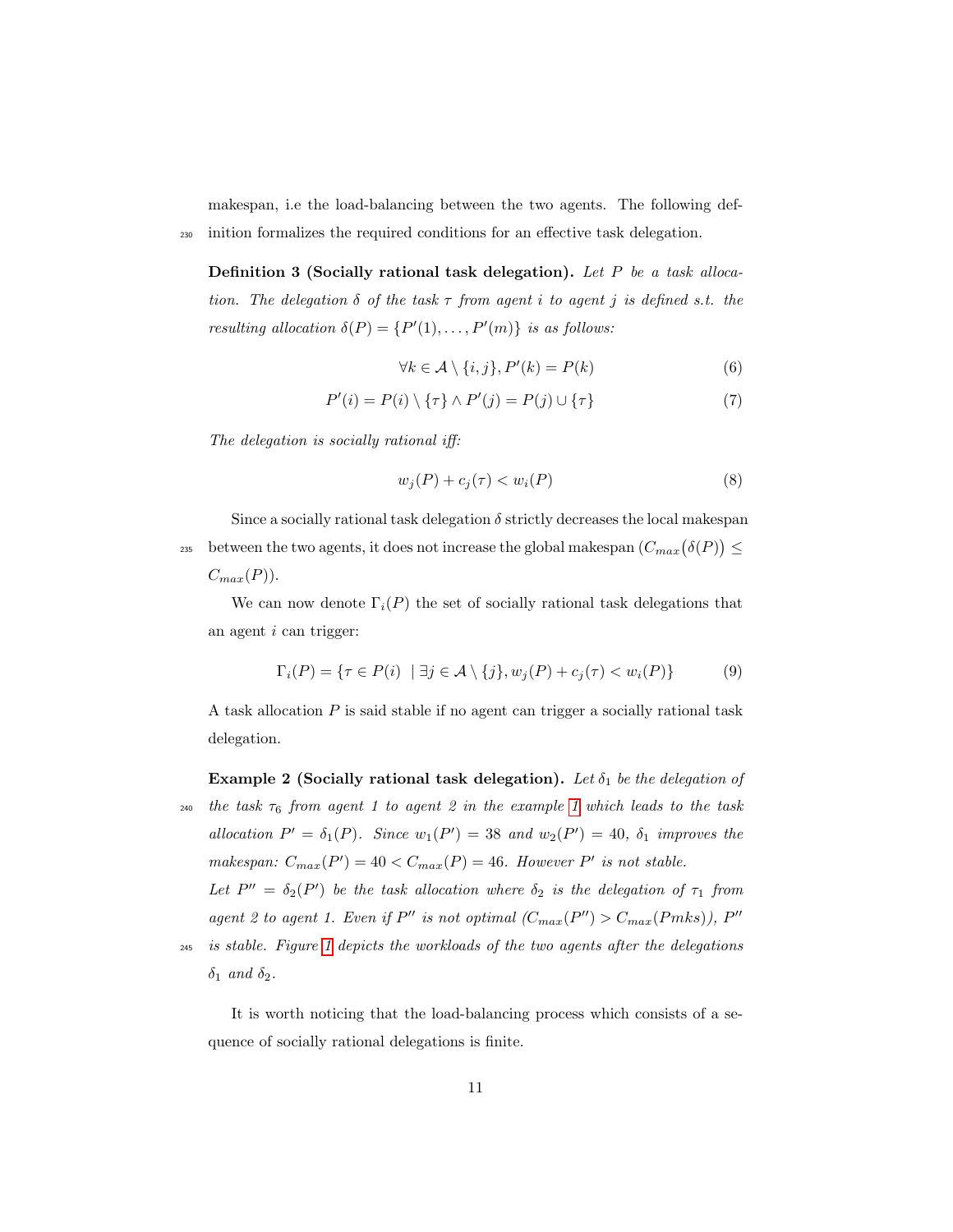<span id="page-11-0"></span>

Figure 1: The workloads of the agents 1 and 2 for the allocations  $P$  (at top),  $P'$  (at bottom left) and  $P''$  (at bottom right) in our walk-through example.

Property 1 (Load-balancing process). An unstable task allocation can al-<sup>250</sup> ways lead to a stable one using a finite number of socially rational task delegations.

**Proof 1 (Load-balancing process).** Let P a task allocation and  $W_P$  =<  $w_{i_1}, \ldots, w_{i_m}$  > the vector of the workloads in decreasing order where  $w_{i_r}$  denotes the  $r^{th}$  largest workload. If P is not stable, there exists a socially rational 255 task delegation  $\delta$  which leads to  $P' = \delta(P)$ . Formally,

$$
\exists i, j \in \mathcal{A}, \max(w_i(P'), w_j(P')) < \max(w_i(P), w_j(P))
$$
\n(10)

$$
\land \forall k \in \mathcal{A} \setminus \{i, j\}, w_k(P) = w_k(P') \tag{11}
$$

It implies that  $W_{P'} < W_P$  in the lexicographic order. Formally,

$$
\exists r \in [1, m] \forall r' < r, W_{P'}(r') = W_P(r') \land W_{P'}(r) < W_P(r)
$$

Since there is a finite number of allocations and the order is strict, there is a finite number of socially rational task delegations.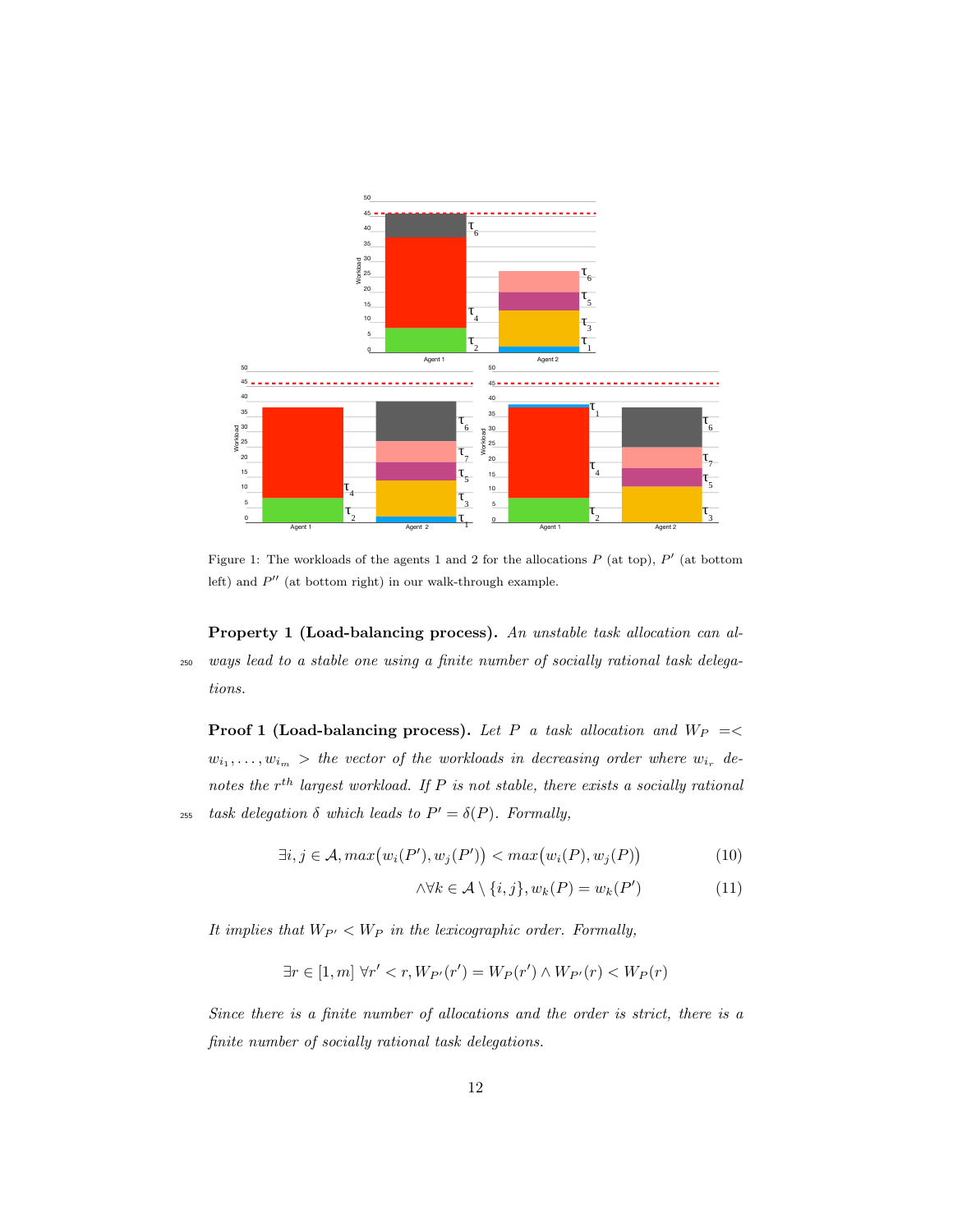#### <span id="page-12-0"></span>4. Negotiation process

We sketch here the repeated negotiations process which is concurrent with <sup>260</sup> task execution. When a task is consumed, it will be removed from the set of tasks, and so the multi-agent system aims at minimizing the makespan of the current allocation for this new MASTA problem.

The execution of a task is a disruptive event which modifies the MASTA problem and the task allocation. Formally,

265 Definition 4 (Task consumption). Let P be the current task allocation for the problem  $MASTA = \langle Node, A, T, l, d, c \rangle$ . The consumption  $\gamma$  of the task  $\tau$ by the agent i leads to the task allocation  $P' = \gamma(P)$  for the problem  $MAST A' = \langle Node, A, T', l, d, c \rangle$  such that:

$$
\mathcal{T}' = \mathcal{T} \setminus \{\tau\} \tag{12}
$$

$$
P'(i) = P(i) \setminus \{\tau\} \tag{13}
$$

$$
\forall j \in \mathcal{A} \setminus \{i\}, \ P'(j) = P(j) \tag{14}
$$

A sequence of task consumptions removes all the tasks from the initial allocation <sup>270</sup> until a final empty one, denoted ⊥. Obviously, a task consumption may decrease the makespan.

**Decentralized task delegation process.** Agents operate in concurrent, oneto-many and single-round negotiations for task delegations. Each negotiation, which is based on the Contract Net Protocol [\[36\]](#page-37-6), includes three decision steps: (a) the choice of the task to negotiate by the strategy of the initiator described in Section [5,](#page-16-0) (b) the refusals/bids from the peers which check the social rationality of the task delegation, and (c) the selection of the winning bid by the initiator. We consider here that the initiator selects the bidder with the smallest workload in order to decrease the makespan. Since there is no shared knowledge, an agent has partial and not necessarily true beliefs about the current allocation P. Indeed, agent i knows its own workload  $w_i(P)$  and it has a belief base:

$$
\mathcal{B}_{i}(P) = \langle w_{1}^{i}(P), \dots, w_{i-1}^{i}(P), w_{i+1}^{i}(P), \dots, w_{m}^{i}(P) \rangle
$$
\n(15)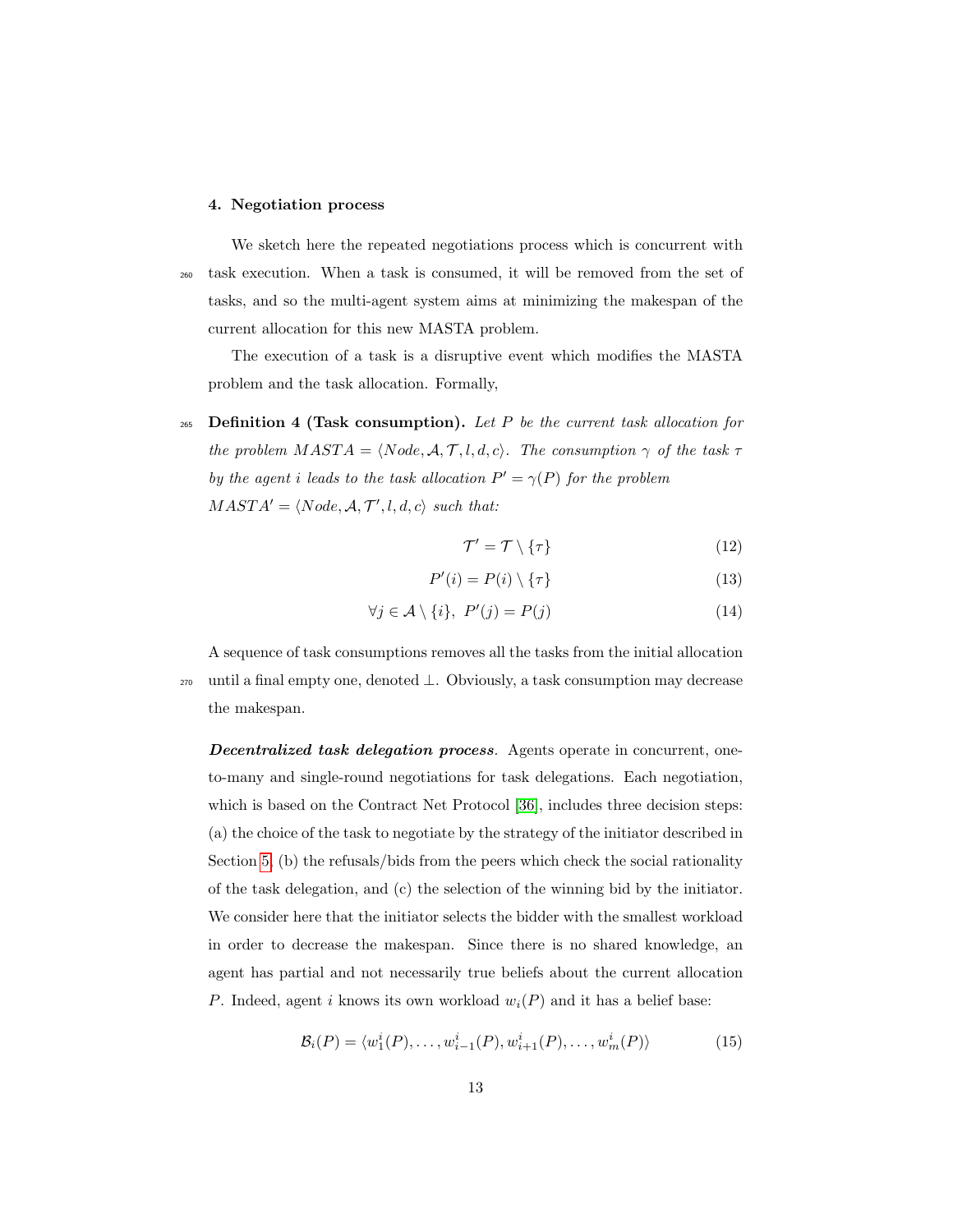where  $w_j^i(P)$  is the belief of the agent i about the workload of agent j in the allocation P.

The set of potential socially rational task delegations  $\Gamma_i^{\mathcal{B}}(P)$  that an agent *i* can initiate in the task allocation P is based on its belief base  $\mathcal{B}_i(P)$ . Formally,

$$
\Gamma_i^{\mathcal{B}}(P) = \{ \tau \in P(i) \mid w_j^i(P) + c_j(\tau) < w_i(P) \}. \tag{16}
$$

If  $\Gamma_i^{\mathcal{B}}(P) = \emptyset$ , then agent does not initiate negotiations. The computation of <sup>275</sup> the local makespan by the initiator of a negotiation is also based on its belief base, possibly inaccurate. This is the price to pay for decentralization. However, an agent informs its peers about its workload when it is triggered for the first time, within the negotiation messages, and after each task execution. Therefore, the belief base of the peers is updated. It follows that a successful negotiation <sup>280</sup> can only reach a socially rational task delegation, and so tends to improve the

- makespan. When an agent, according to its belief base, identifies opportunities within a current unbalanced allocation, it initiates negotiations. These local decisions promote the adaptivity of the multi-agent system.
- Concurrent consumptions and delegations. Task delegations and task <sup>285</sup> consumptions are concurrent and complementary operations since a task removal may be an opportunity for new socially rational task delegations. Figure [2](#page-14-0) represents the influence of these operations over the path from the initial allocation  $P_0$  until the final one  $\perp$ . Agents perform socially rational task delegations to improve the makespan (e.g. the path from  $P_0$  to  $P_k$ ) until a task <sup>290</sup> consumption (e.g. the edge from  $P_k$  to  $P'_0$ ), which eventually interrupts the path toward a stable allocation (e.g. the path from  $P_k$  to  $P'_0$  represented in grey). A task consumption may occur when the agents have reached a stable allocation (e.g.  $P'_{stable}$ ) or not (e.g.  $P_k$ ).

**Multi-auction.** First of all, even if an agent which is involved in a negotiation <sup>295</sup> as a bidder cannot initiate another negotiation and conversely, several negotiations involving different groups of agents may concurrently occur. Additionally,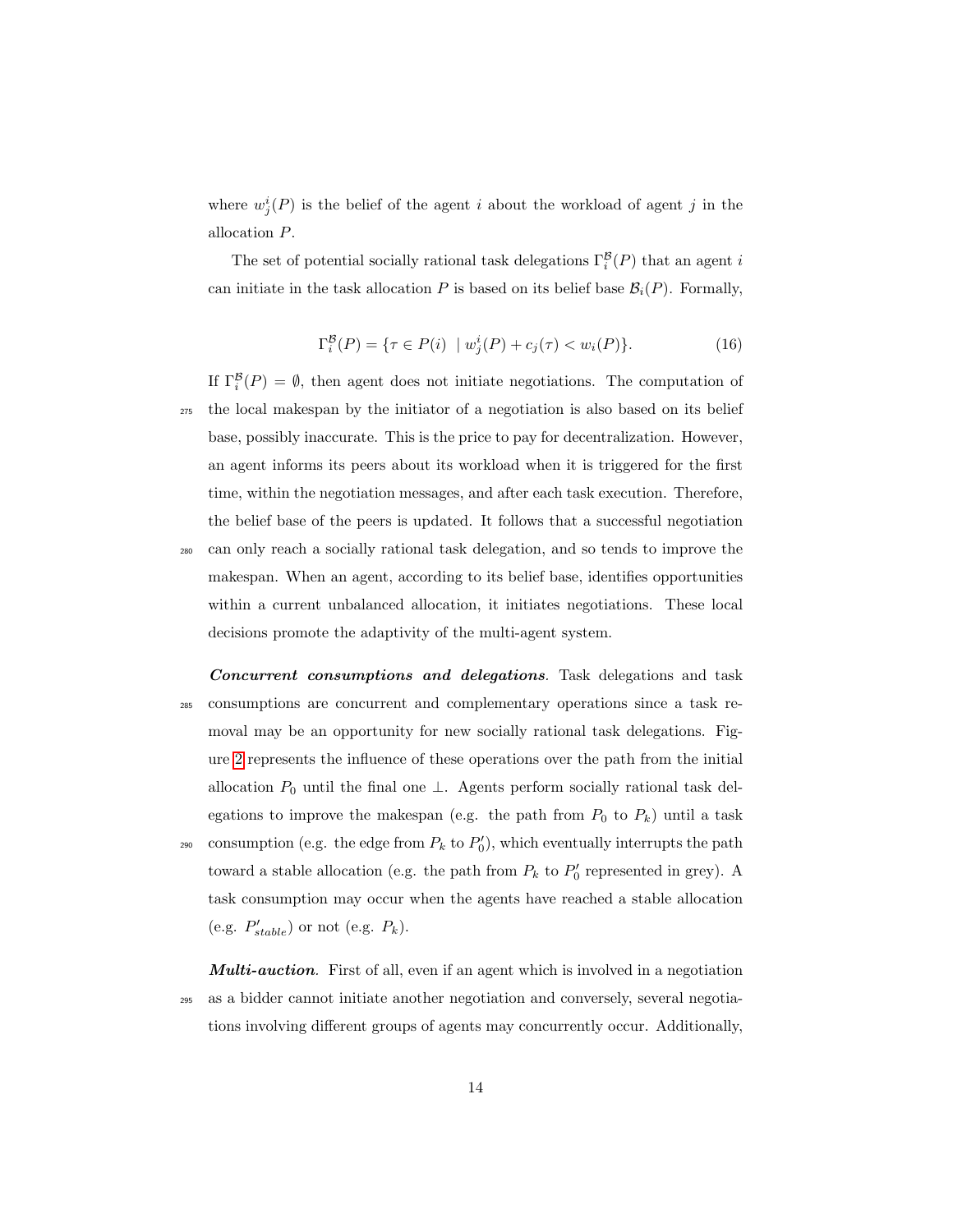<span id="page-14-0"></span>

Figure 2: Concurrent task consumptions (vertical edges) and task delegations (horizontal edges).

we introduce here a multi-auction process which allows agent to bid in several concurrent negotiations as in [\[37\]](#page-37-7) in order to improve the responsiveness of the system. In this way, as stated by our empirical results in Section [6,](#page-19-0) the gap <sup>300</sup> between the most loaded reducer and the least loaded one is filled faster and so the load-balancing process is faster.

In order to tackle the eager bidder problem [\[38\]](#page-37-8), we adopt a conservative approach which warrants that the task delegations are socially rational. For this purpose, a bidder computes an overhead.

**Definition 5 (Overhead).** Let P be an allocation,  $D \subset T$  the tasks which are currently negotiated and  $\mathcal{D}_j$  the set of pending tasks for which the agent j has made proposal. The overhead of the agent  $j$  is:

$$
v_j(\mathcal{D}) = \sum_{\tau \in \mathcal{D}_j} c_j(\tau) \tag{17}
$$

- $305$  The potential workload of the agent j, which represents its workload if it wins all the auctions in which it is involved  $(w_j(P)+v_j(D))$ , allows a bidder not to be too optimistic and to make proposals which only lead to socially rational task delegations. In order to evaluate the delegation of the task  $\tau$  from the agent i, the bidder  $j$  adopts the following strategy:
- 310 either  $w_j(P) + c_j(\tau) \ge w_i(P)$  so the bidder declines the delegation which is not socially rational;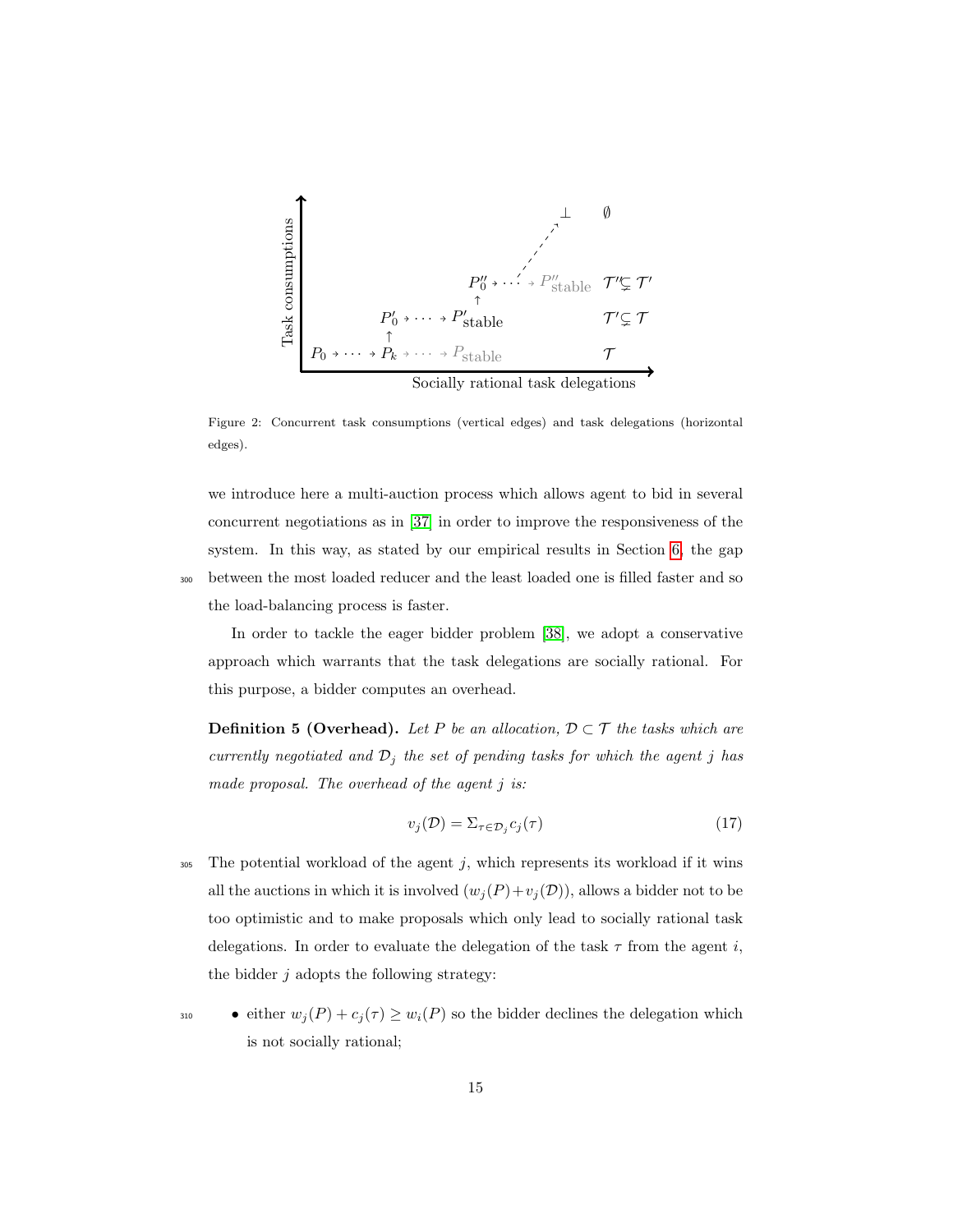- or  $w_j(P) + c_j(\tau) < w_i(P) \le w_j(P) + v_j(\mathcal{D}) + c_j(\tau)$  so the bidder postpones the evaluation of the delegation which depends on the outcomes of the pending negotiations;
- or  $w_j(P) + v_j(\mathcal{D}) + c_j(\tau) < w_i(P)$  so the bidder makes a proposal since the task delegation is socially rational whatever the outcomes of the pending negotiations are. Then,

$$
v_j(\mathcal{D} \cup \{\tau\}) = v_j(\mathcal{D}) + c_j(\tau) \tag{18}
$$

<sup>315</sup> Moreover, the bidder informs the initiator about its potential workload.

In the latter case, when the negotiation closes:

- either the bidder is selected  $(P'_j = P_j \cup {\tau})$  and its workload is updated  $w_j(P') = w_j(P) + c_j(\tau);$
- or it is not the case  $(P'_j = P_j)$ , its workload remains the same  $w_j(P') =$ 320  $w_j(P)$ .

In both cases, the overhead is updated:

$$
v_j(\mathcal{D}) = v_j(\mathcal{D} \cup \{\tau\}) - c_j(\tau) \tag{19}
$$

<span id="page-15-0"></span>Finally, the pending delegations are re-evaluated.

**Example 3 (Multi-auction).** Let  $P$  be an allocation among the set of agents  $\mathcal{A} = \{1, 2, 3, 4, 5, 6\}$  such that the workloads are:

$$
w_1(P) = 30
$$
  $w_2(P) = 45$   $w_3(P) = 39$   
\n $w_4(P) = 28$   $w_5(P) = 34$   $w_6(P) = 40$ 

 $325$  We focus here on the overhead of the agent 1 and it influence over the negotiations. We assume the agents 2, 3, 4, 5 and 6 ask for the delegation of the tasks  $\tau_2$ ,  $\tau_3$ ,  $\tau_4$ ,  $\tau_5$  and  $\tau_6$  respectively. The cost of these tasks for the agent 1 are:

$$
c_1(\tau_2) = 6 \quad c_1(\tau_3) = 2 \quad c_1(\tau_4) = 4 \quad c_1(\tau_5) = 3 \quad c_1(\tau_6) = 3
$$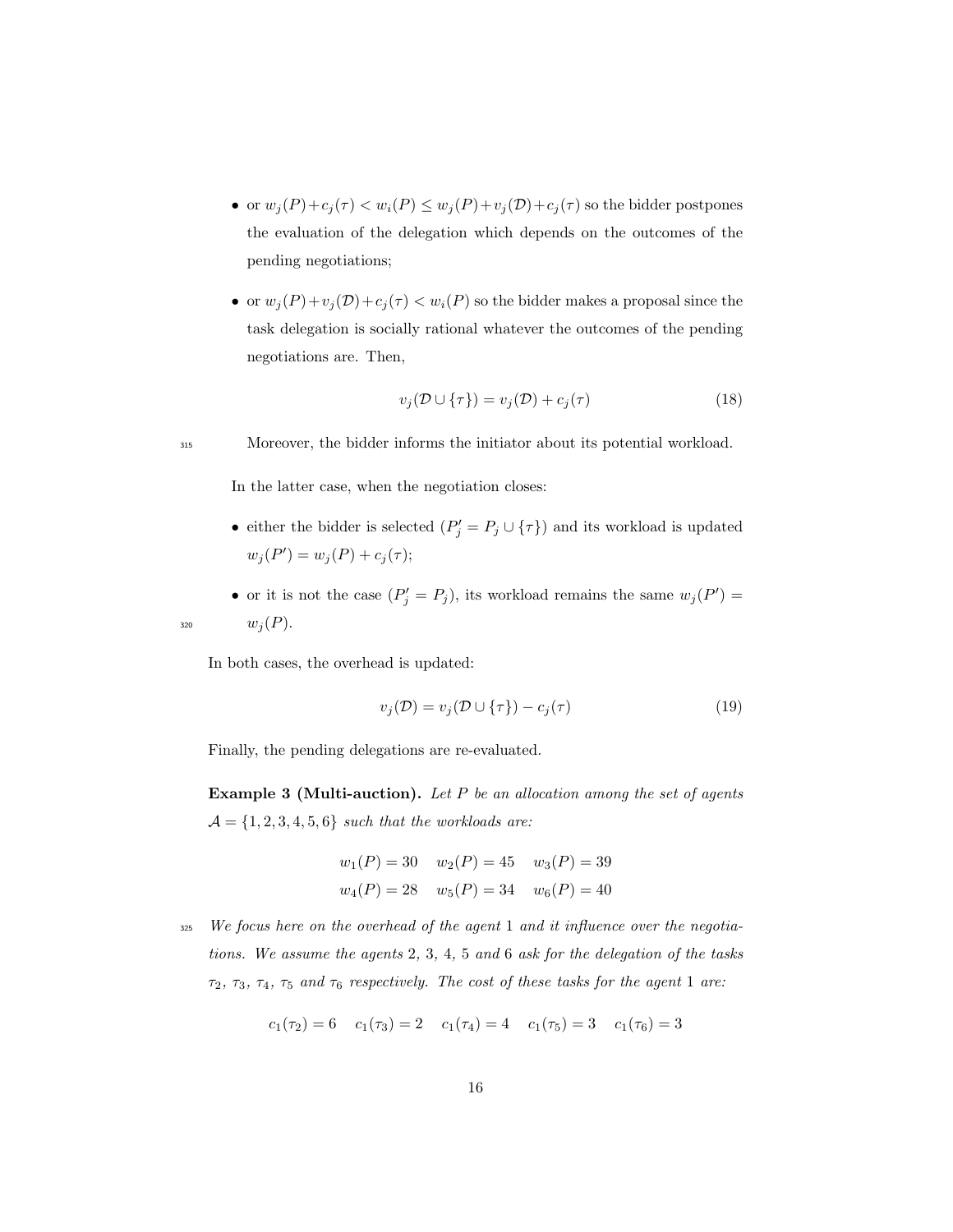Figure [3](#page-17-0) illustrates the evolution of the overhead for the agent 1 during its  $\frac{330}{100}$  interactions with its peers. The agent 1 can make a proposal to the agents 2 and 3 (messages 2 and 4). However, the delegation requested by the agent 4 (message 5), which is not socially rational, is declined (message 6). The agent 1 must postpone the evaluation of the delegations from the agents 5 and 6 (messages 7

and 8) which depends on the previous pending negotiations. When the delegation

335 of the task  $\tau_2$  is confirmed (message 10), the agent 1 can decline the delegation of  $\tau_5$  (message 11) but the social rationality of the delegation of the task  $\tau_6$  is neither excluded nor confirmed. Finally, when the delegation of the task  $\tau_3$  is rejected (message 12), the agent 1 can make a proposal about  $\tau_6$  (message 12).

# <span id="page-16-0"></span>5. Strategies

 $\sin$  Since task delegations and task consumptions are concurrent, the strategy of an agent must select the next task to perform/delegate.

**Definition 6 (Strategy).** Let P be an allocation, the strategy of the agent i is the couple  $(perform<sub>i</sub>,negotide<sub>i</sub>)$  where:

- perform<sub>i</sub>:  $P(i) \mapsto \mathcal{T} \cup {\{\perp\}}$ , selects the next task to perform or none 345 (denoted  $\perp$ ) if  $P(i) = \emptyset$ ;
	- negotiat $e_i: \Gamma_i^{\mathcal{B}}(P) \mapsto \mathcal{T} \cup \{\bot\}$ , selects the next task to negotiate or none if  $\Gamma_i^{\mathcal{B}}(P) = \emptyset$ .

It is worth noticing that the delegation which is selected by the strategy must be a potential socially rational one. In the following, we propose two strategies. <sup>350</sup> While the local agnostic strategy is only based on the cost function, the location-

aware one takes into account the location of the required resources.

Local agnostic strategy. By adopting the principle "consume small, delegate big", an agent performs the smallest task in its bundle and negotiate the largest one which may lead to a potential socially rational delegation. For this purpose,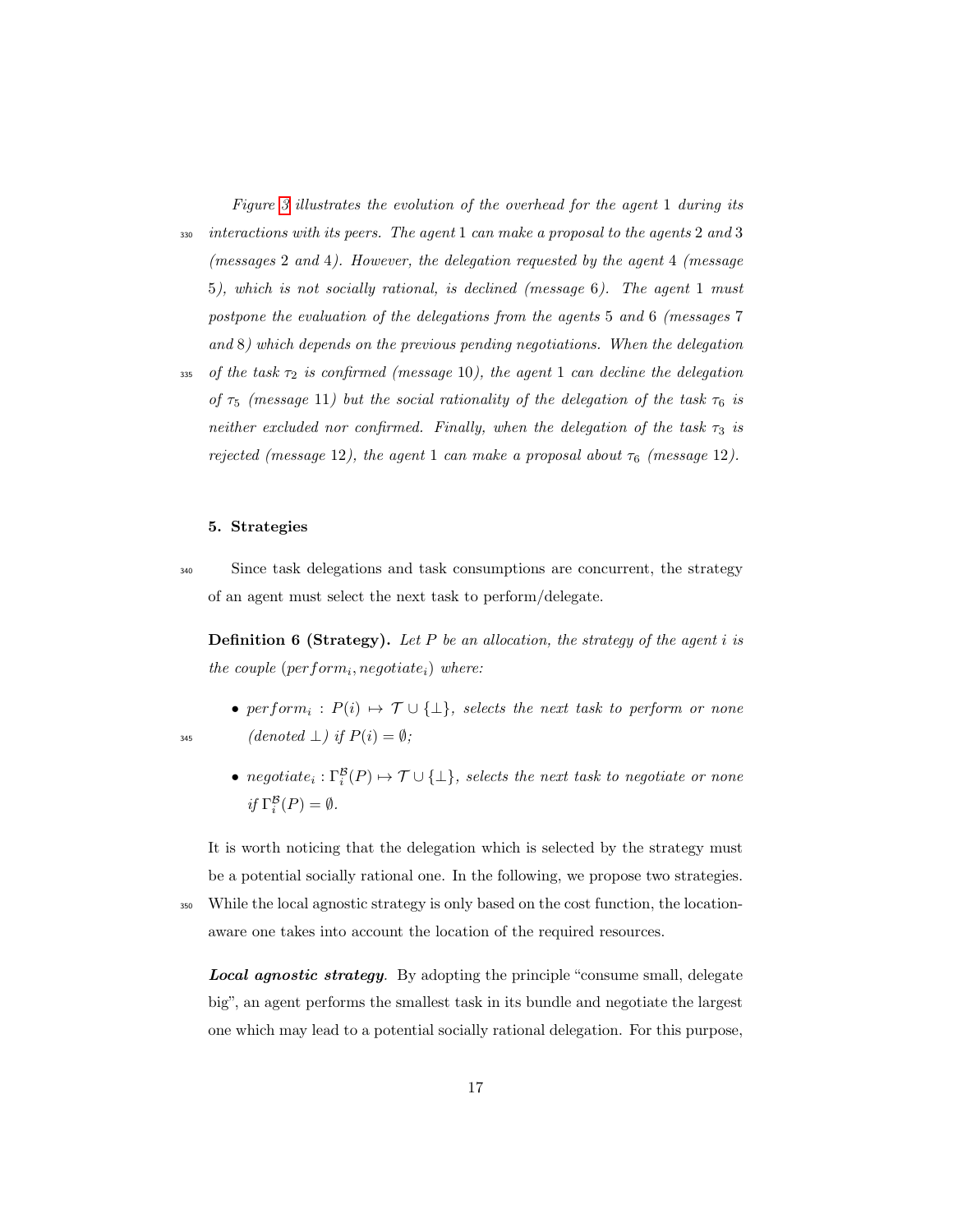<span id="page-17-0"></span>

| Agent 1                                                                                                | Agent 2                                                                                     | Agent $3\,$ | Agent 4 | Agent 5 | Agent 6 |
|--------------------------------------------------------------------------------------------------------|---------------------------------------------------------------------------------------------|-------------|---------|---------|---------|
| 1 $\text{cfp}(id_2, \tau_2, 45)$<br>$w_1(P) = 30$<br>$w_1(P) + c_1(\tau_2) < w_2(P)$                   |                                                                                             |             |         |         |         |
| 2 $propose(id_2, 30)$<br>3 cfp $(id_3, \tau_3, 39)$                                                    |                                                                                             |             |         |         |         |
| $w_1(P) = 30$<br>$v_1(\mathcal{D})=6$<br>4 $propose(id_3, 30)$                                         | $w_1(P) + v_1(\mathcal{D}) + c_1(\tau_3) < w_3(P)$                                          |             |         |         |         |
| 5 cfp $(id_4, \tau_4, 28)$<br>$w_1(P) = 30$<br>$v_1(\mathcal{D})=8$<br>$w_1(P)+c_1(\tau_4)\geq w_4(P)$ |                                                                                             |             |         |         |         |
| 6 $decline(id_4, 30)$<br>7 $\texttt{cfp}(id_5, \tau_5, 35)$<br>$w_1(P) = 30$                           |                                                                                             |             |         |         |         |
| $v_1(\mathcal{D})=8$<br>8 $\texttt{cfp}(\textit{id}_6, \tau_6, 40)$                                    | $w_1(P) + c_1(\tau_5) < w_5(P) \le w_1(P) + v_1(\mathcal{D}) + c_1(\tau_5)$<br>$\mathbf{I}$ | п           |         |         |         |
| $w_1(P) = 30$<br>$v_1(\mathcal{D})=8$<br>9 $\frac{\text{accept}(id_2, \tau_2)}{2}$                     | $w_1(P) + c_1(\tau_6) < w_6(P) \le w_1(P) + v_1(\mathcal{D}) + c_1(\tau_6)$                 |             |         |         |         |
| 10 confirm $(id_2)$<br>$w_1(P) = 36$<br>$v_1(\mathcal{D})=2$<br>$w_1(P) + c_1(\tau_5) > w_5(P)$        |                                                                                             |             |         |         |         |
| 11 $decline(id_5, 38)$<br>12 $reject(id_3)$                                                            |                                                                                             |             |         |         |         |
| $w_1(P) = 36$<br>$w_1(P) + c_1(\tau_6) < w_6(P)$<br>13 $propose(id_6, 36)$                             |                                                                                             |             |         |         |         |

Figure 3: The agent 1 bids in several concurrent negotiations as described in Example [3.](#page-15-0)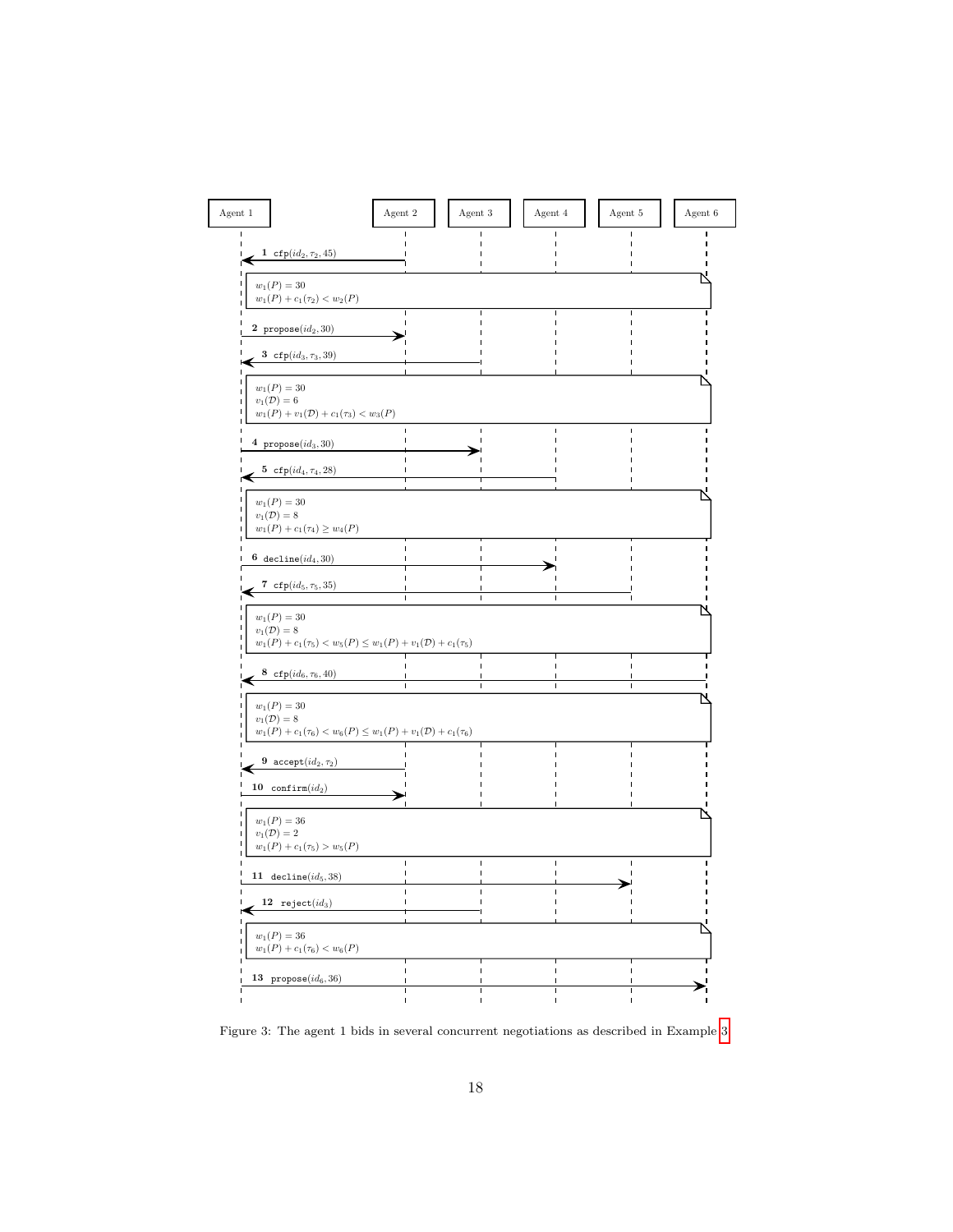- <sup>355</sup> this strategy only requires that the agent sorts the tasks according to their costs. We can notice that the consideration of the resource fetching time by this strategy is implicit since an agent should perform first the local tasks which may cost more for its peers and delegate first the distant tasks which may cost less for its peers. The following strategy makes this principle explicit.
- 360 Location-aware strategy. According to this strategy, an agent performs first the large local tasks and it negotiates first the large distant ones based on its local beliefs and knowledge. This strategy is built on a data structure, called local-aware bundle.

Firstly, the local availability ratio measures the locality of tasks:

Definition 7 (Local availability ratio). The local availability ratio of the agent i for the task  $\tau$  is defined as:

$$
o_i(\tau) = \frac{d_i(\tau)}{d_\tau} \tag{20}
$$

The maximum local availability ratio for the task  $\tau$  is:

$$
\hat{\mathbf{o}}(\tau) = \max_{i \in \mathcal{A}} \{ o_i(\tau) \} \tag{21}
$$

 $365$  The local availability ratio of an agent i for a task is the ratio between the number of local resources and the total number of resources for this task.

Secondly, the **local-aware bundle** of agent  $i$ , which is depicted in Figure [4,](#page-19-1) is divided in three subbundles in accordance with the local availability ratios of the agent for the tasks:

- $\frac{370}{1}$  1. The maximum local bundle contains the tasks such that agent i owns at least one resource and there is no other agent which owns more resources for this task. The tasks are sorted by decreasing order of cost (cf. left of Figure [4\)](#page-19-1);
	- 2. The intermediate local bundle contains the tasks which are partially local.

<sup>375</sup> The tasks are sorted by decreasing order of local availability ratio and the tasks with the same local availability ratio are sorted in decreasing order of cost (cf. center of Figure [4\)](#page-19-1);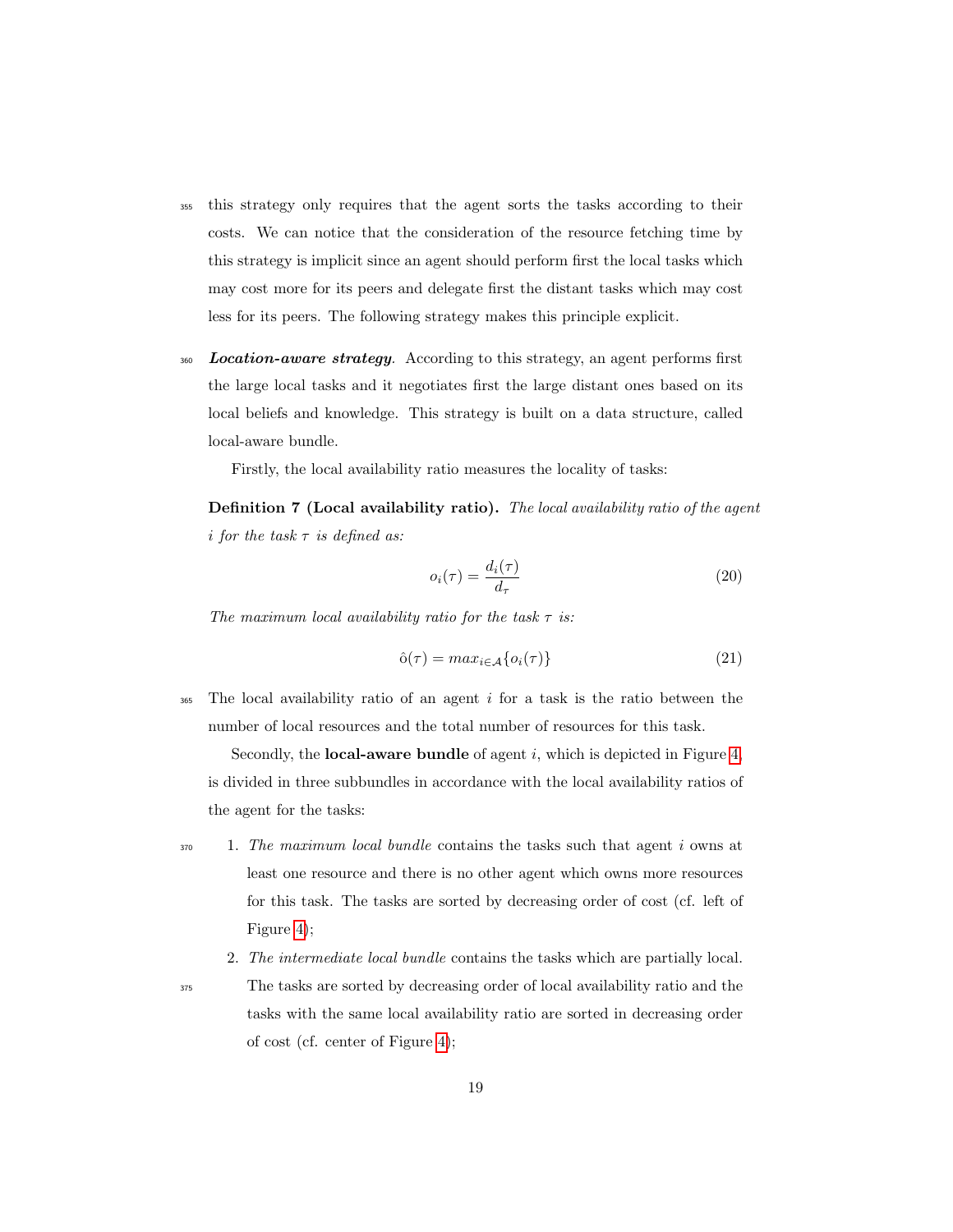- 3. The distant bundle contains the tasks which are distant. The tasks are sorted by increasing order of cost (cf. right of Figure [4\)](#page-19-1).
- <sup>380</sup> When an agent looks for a task to perform, it starts from the top of the maximum local bundle, i.e. the largest local task. When an agent looks for a task to negotiate, it starts from the bottom of the distant bundle (i.e. the largest distant task) and it selects the first potential socially rational delegation.

<span id="page-19-1"></span>

Figure 4: The local-aware bundle contains the maximum local bundle (at left), the intermediate local bundle (at center) and the distant bundle (at right). The rectangle size represents the cost of the task. The arrows depict the order in which an agent looks for a task to perform/negotiate.

# <span id="page-19-0"></span>6. Results and discussion

<sup>385</sup> After introducing our practical application, we describe our prototype and we discuss our empirical results.

#### 6.1. Practical application

We consider as a practical application the distributed deployment of the MapReduce design pattern in order to process large datasets on a cluster [\[2\]](#page-33-1), as <sup>390</sup> with Hadoop [\[3\]](#page-33-2). A MapReduce job consists of two successive phases: map and reduce. During the map phase, nodes filter in parallel input data and generate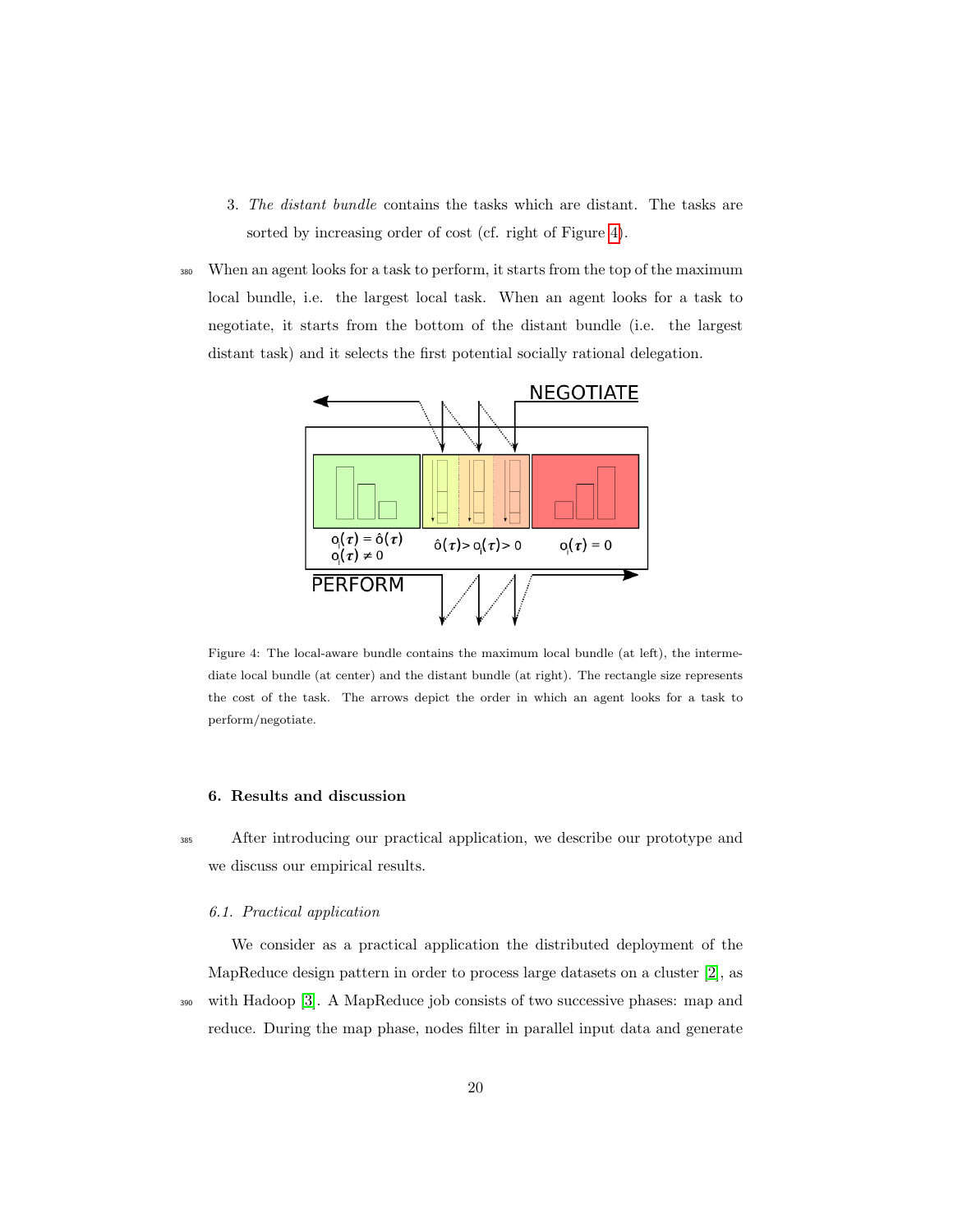key-value pairs written into data chunks. Each data chunk is located on the same node as the mapper which has generated it. During the reduce phase, nodes process in parallel the keys and their individual lists of values.

The reduce phase of a MapReduce job can be formalized by a MASTA problem  $\langle Node, \mathcal{A}, \mathcal{T}, l, d, c \rangle$  (cf. Definition [1\)](#page-8-1) where: Node is the set of nodes in the cluster,  $A$  is the set of reducer agents,  $T$  is a set of reduce tasks, l captures the fact that we put one reducer per node in our experiments and  $d$  considers the data location. In conformance with Equation [1,](#page-8-2) we specify the cost of a task  $\tau$  for an agent *i* as follows:

$$
c_i(\tau) = \sum_{\rho \text{ is a chunk for the task } \tau} c_i(\rho), \text{ with } c_i(\rho) = \begin{cases} |\rho| \text{ if } \rho \text{ is local for } i \\ \kappa \times |\rho| \text{ otherwise} \end{cases}
$$
(22)

395 where  $|\rho|$  denotes the number of values for the chunk  $\rho$  and  $\kappa$  captures the resource fetching time. We empirically set up  $\kappa = 2$  for a cluster and  $\kappa = 10$ when we use a network of computers. Our experiments show that the cost function does not need to be carefully tuned since the adaptivity of our dynamic task reallocation process allows to mitigate an inaccurate cost function.

# <sup>400</sup> 6.2. Implementation

We have developed a multi-agent version of the MapReduce pattern in a distributed system setting using the MAS4Data testbed [\[39\]](#page-38-0). MAS4Data is implemented in Akka [\[40\]](#page-38-1) for highly concurrent, distributed, and resilient messagedriven applications. Even if fault-tolerance of nodes is out of the scope of this <sup>405</sup> paper, we assume that the message transmission delay is arbitrary but not negligible and that messages may be lost. These are the reasons why we have included acknowledgments and deadline mechanisms in the interaction protocol. In order to decrease the complexity related to the design of a reducer agent, we have adopted a modular agent architecture that allows the concurrency of

<sup>410</sup> the negotiations and the tasks performance, as well as the separation between communicative and decision-making behaviours.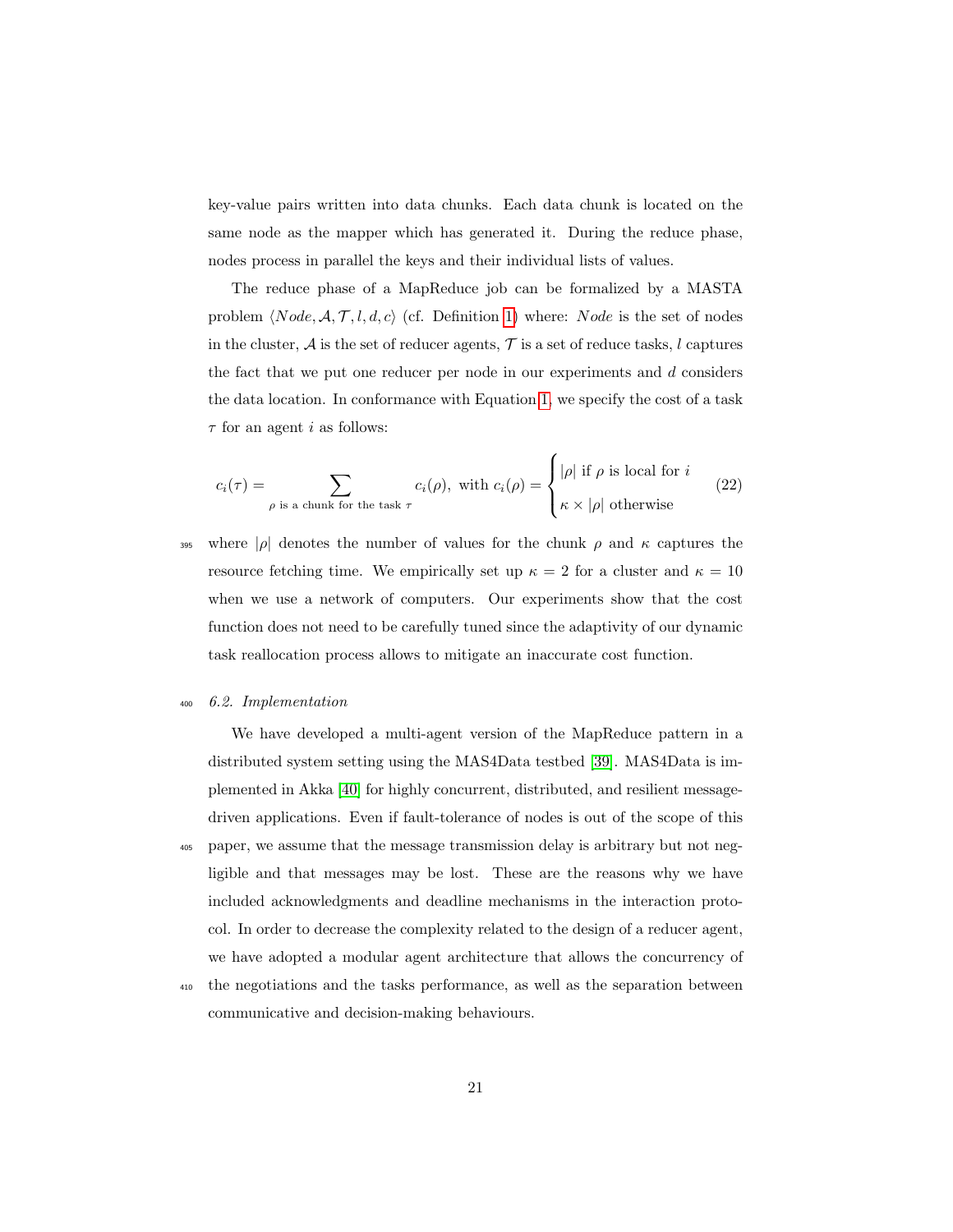#### 6.3. Empirical results

This section starts by explaining the experimental setting in details, which includes the choice of the metrics, the datasets and the jobs. Then, we report <sup>415</sup> on the experimental results.

Metrics. In order to evaluate the runtime and the fairness of our experiments we have introduced in our previous works [\[11,](#page-34-7) [12\]](#page-34-8) the following metrics:

- The contribution of a reducer is the sum of the costs of the tasks it has performed;
- <sup>420</sup> The **contribution fairness** is the ratio between the minimum and the maximum contributions of the agents;
	- The **runtime** of the reduce phase is the runtime of the reducer which finished last;
- The time fairness is the ratio between the runtime of the slowest reducer <sup>425</sup> and the runtime of the fastest one.

While the contribution of a reducer corresponds to its ex-post workload (see Definition [2\)](#page-8-3), the runtime effectively measures the makespan. The closer to 1 the contribution fairness and time fairness are, the fairer is the allocation. In other words, we want to keep every agent as busy as all the other ones, thus <sup>430</sup> sharing as much as possible the workload of the application.

**Setup.** We consider here two different hardware configurations: (a) a cluster with 10 blades, each having 10 CPUs with 512Go RAM; (b) a network of 16 PCs with 4 cores Intel $(R)$  i7 and 16GB RAM each. Since we obtain similar results with the second configuration, we present here the experiments on the cluster

<sup>435</sup> with an exception for the last experiment which compares the two configurations. We use two distinct real-world datasets. The first dataset  $(2.4 \text{ Gb})$  contains 100, 480, 507 ratings that 480, 189 users gave to 17, 770 movies [\[41\]](#page-38-2) [dataset]. The job, called RecByMov, counts the number of rankings per movie. The second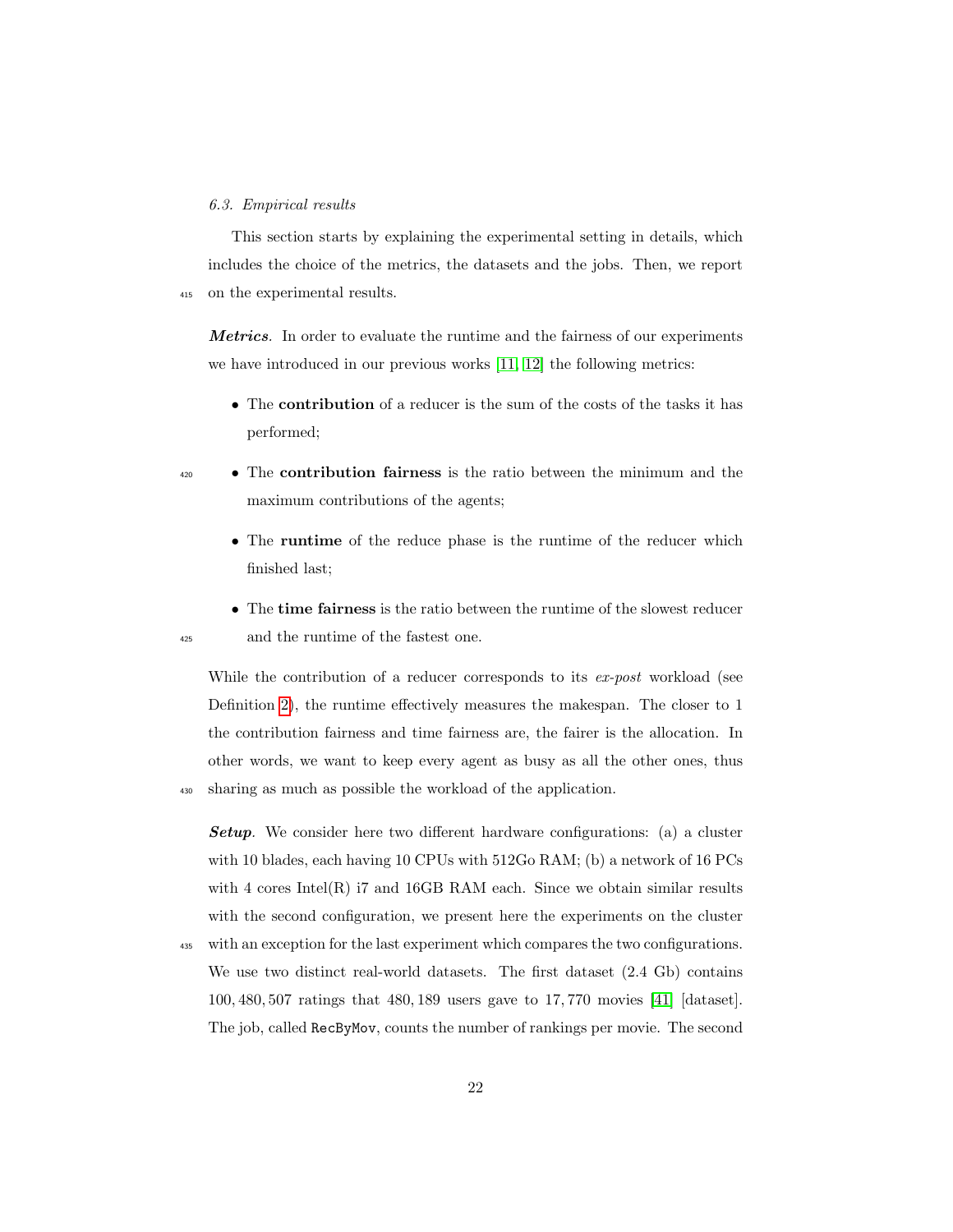dataset (977 Mb) contains 3, 963, 480 weather records (station id, timestamp,

<sup>440</sup> temperature, rainfall, etc.) from 62 stations taken during the last 20 years [\[42\]](#page-38-3) [dataset]. The job, called RecByTempSta, counts the number of records per half degree of temperature and per station. In order to increase the volume of data without slowing down the mapping phase (which is out of the scope of this paper) and without changing the data distribution, we replicate  $k$  times the

445 number of values for each key:  $k = 200$  for the job RecByTempSta and  $k = 20$ for the job RecByMov. Whatever the job and the datasets are, we use as many mappers as reducers and each experiment is run 30 times. Due to the observable nondeterminism of distributed execution, we comment distinctive runtimes.

Figure [5](#page-22-0) shows the initial workloads for these two jobs with the default <sup>450</sup> Hadoop partition function, i.e. the hashcode of the key modulo the number of reducers. While the first partition is well balanced, the second one is intention-ally caricatural<sup>[2](#page-22-1)</sup> since half of the reducers have no task to perform. The latter highlights the partitioning skew [\[4,](#page-34-0) [5\]](#page-34-1) since half of the reducers execute no task.

<span id="page-22-3"></span><span id="page-22-0"></span>

<span id="page-22-2"></span>Figure 5: The allocation for our two jobs with the classical Hadoop

**Empirical results**. Firstly, our experiments aims at validating our approach. <sup>455</sup> We show that: (a) the negotiation improves the makespan and so the runtime with a small overhead cost for the negotiation, and (b) our multi-agent system is adaptive to performance variations and heterogeneous environments. We adopt

<span id="page-22-1"></span><sup>2</sup>For this purpose, we consider Double for the type of the keys, i.e. the movie ids.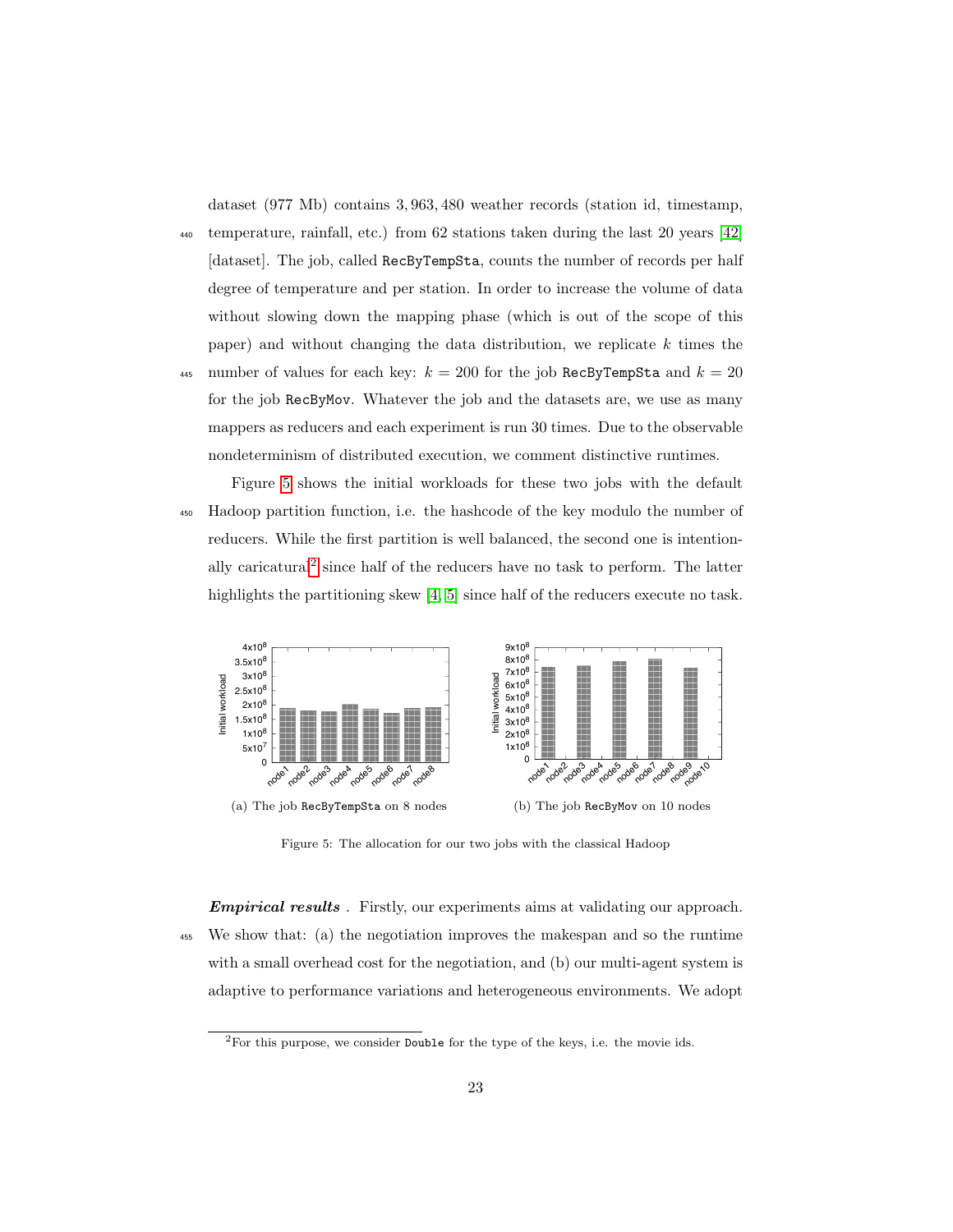by default the local agnostic strategy and the multi-auction process. Secondly, we evaluate these choices.

- $460$  Negotiation improves the runtime. Negotiation is beneficial whether or not the initial allocation is fair. In order to validate this hypothesis, we compare the contribution fairness, the time fairness and the runtime of jobs with/without negotiations. Note that, throughout the paper, whenever we use the term "without negotiation" we refer to results obtained "with the classical Hadoop".
- <sup>465</sup> Empirical result 1. The negotiation improves the runtime due to the loadbalancing of the reducers contributions.

Figure [6](#page-24-0) shows that a job can strongly benefit from the negotiations. Starting from an initial unfair allocation (cf. Figure [5b\)](#page-22-2), we execute 30 times the job RecByMov with 10 reducers on 10 homogeneous nodes. During the data process-<sup>470</sup> ing, task delegations occur since the workloads are unbalanced. The most loaded reducers propose tasks which are accepted by the less loaded ones. Finally, the contributions are fairly distributed among the nodes and all the reducers terminate at the same time since the fairnesses are close to 1 (cf. Figures [6a](#page-24-1) and [6b\)](#page-24-2). Therefore, the makespan (cf. Figure [6d\)](#page-24-3) and so the runtime (cf. Figure [6c\)](#page-24-4) are

<sup>475</sup> more than halved.

Empirical result 2. When the initial allocation is fair, the overhead of the negotiation is negligible and it does not affect the runtime.

Figure [7](#page-25-0) shows that a job cannot be penalized by the negotiations. Starting from an initial fair allocation (cf. Figure [5a\)](#page-22-3), we execute 30 times the job <sup>480</sup> RecByTempSta with 8 reducers on 8 homogeneous nodes. Since the initial allocation is fair, it is not surprising that the contribution fairness (cf. Figure [7a\)](#page-25-1) and the time fairness (cf. Figure [7b\)](#page-25-2) are quite good even without negotiation, i.e. close to 0.85. However, they are still improved by negotiation since the makespan can be slightly decreased (cf. Figure [7d\)](#page-25-3). Therefore, the runtime is

<sup>485</sup> about 7% faster with negotiation (cf. Figure [7c\)](#page-25-4). It is worth noticing that no negotiation is triggered when the agents believe that the allocation is stable.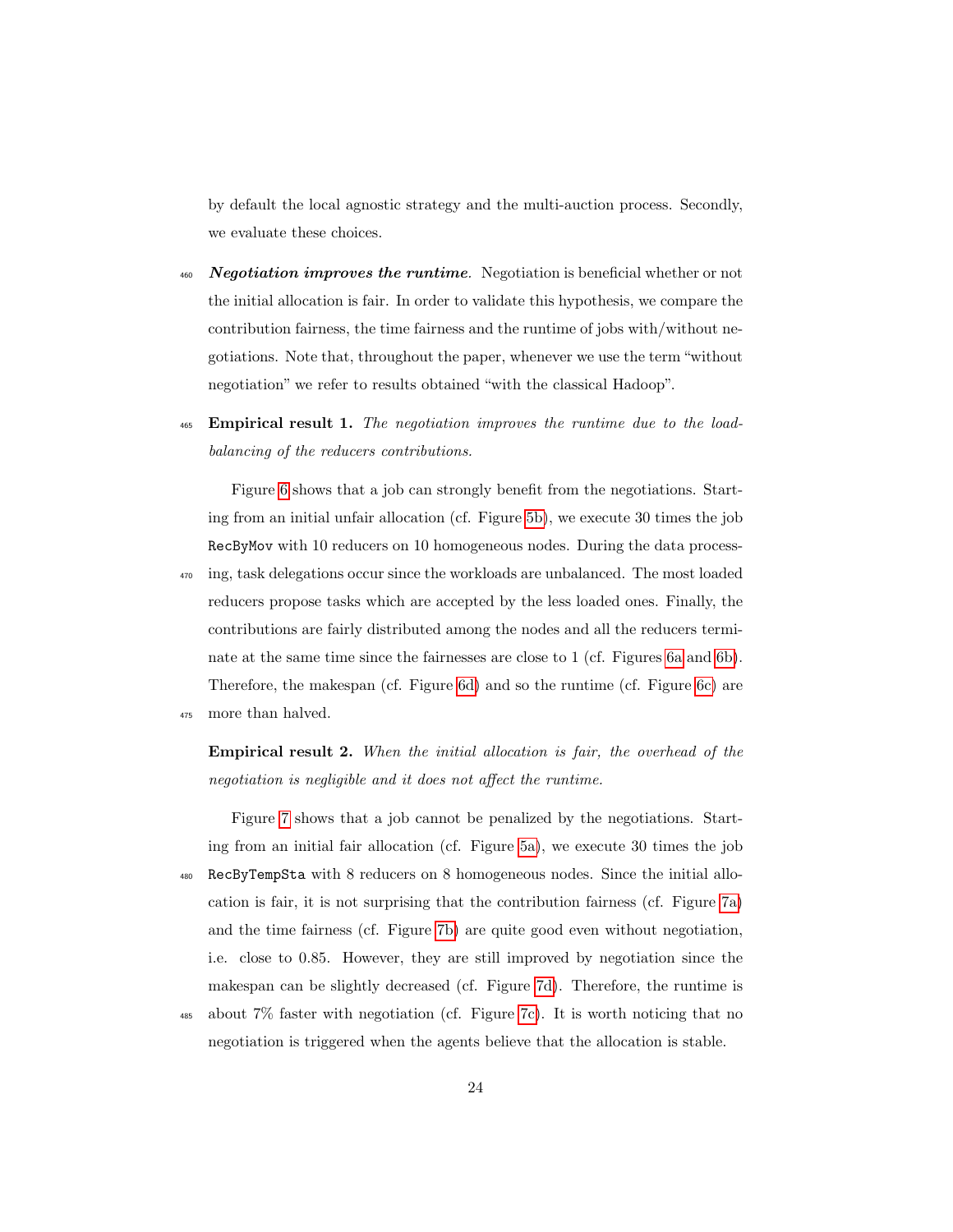<span id="page-24-4"></span><span id="page-24-2"></span><span id="page-24-1"></span><span id="page-24-0"></span>

<span id="page-24-3"></span>Figure 6: The median metrics and their standard deviations depicted in boxplots (a,b,c), and the contributions after negotiation for a distinctive execution of the job RecByMov (d).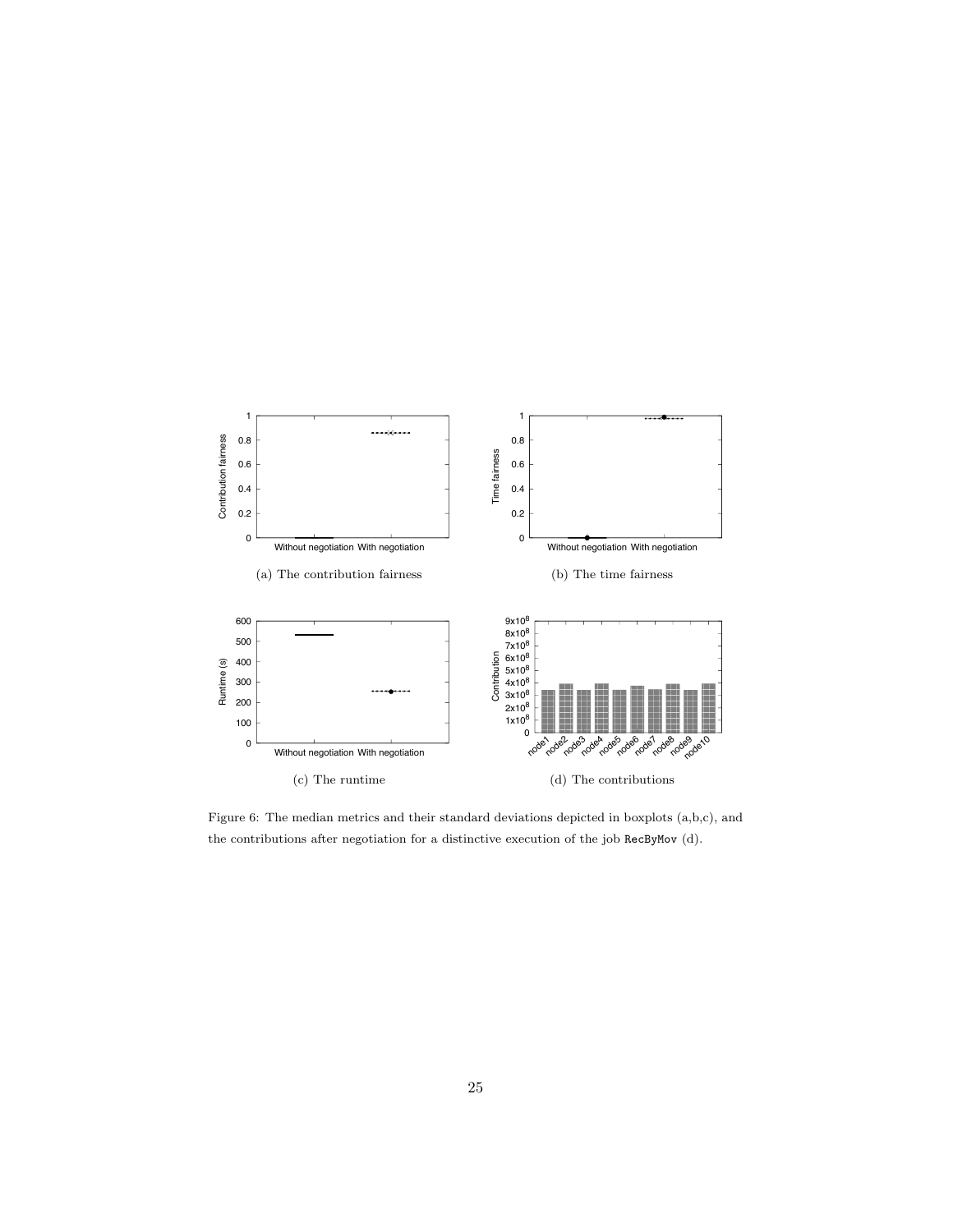<span id="page-25-4"></span><span id="page-25-2"></span><span id="page-25-1"></span><span id="page-25-0"></span>

<span id="page-25-3"></span>Figure 7: The median metrics and their standard deviations depicted in boxplots (a,b,c) and the contributions after negotiation for a distinctive execution of the job RecByTempSta (d).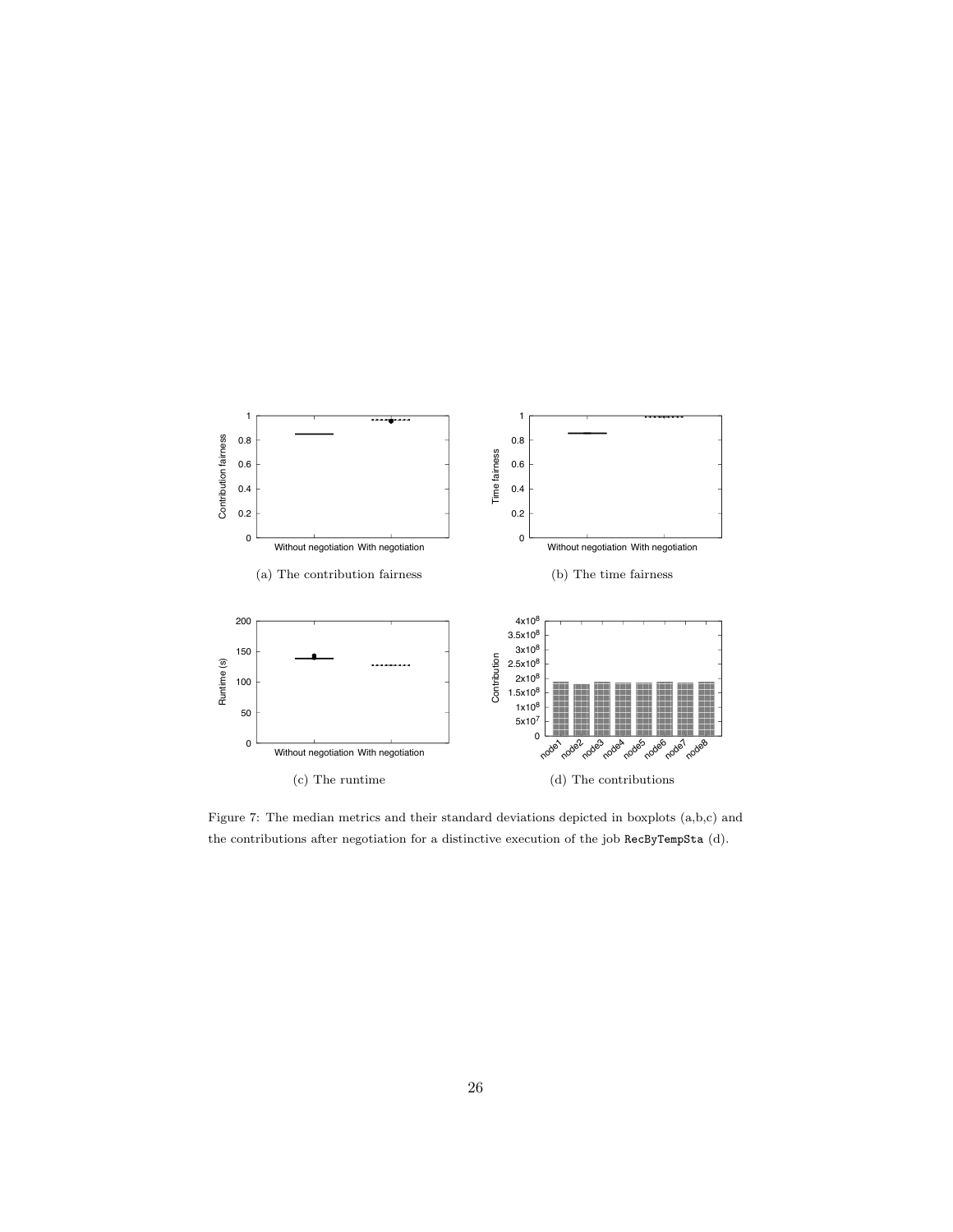These two experiments validate that our adaptive dynamic process based on concurrent negotiations for tasks reallocation improves the runtime even if the initial allocation is fair. The first experiments demonstrates how MAS4Data <sup>490</sup> tackles the partitioning skew. The second one highlights that the overhead of negotiation is negligible with respect to the benefit of the load-balancing.

**Negotiation mitigates heterogeneity.** The heterogeneity of a computational environment comes from a permanent non-uniformity of the processing capabilities of the nodes or a temporary one due to exogenous reasons (e.g. the slowdown <sup>495</sup> of a node).

# Empirical result 3. The negotiation allows in an heterogeneous environment to reallocate the tasks to the fastest nodes in order to improve the runtime.

Figure [8](#page-27-0) shows that the multi-agent system adapts the allocation to runtime hazards. Starting from an initial fair allocation (cf. Figure [5a\)](#page-22-3), we execute 30  $500$  times the job  $RecByTempSta$  with 8 reducers. Indeed, only one CPU is activated on each node and the first reducer cannot use more than 50% of the CPU time. Therefore, the seven other reducers run faster. The initial fair allocation is challenged by the slower reducer. Without negotiation (cf. Figure [8c\)](#page-27-1), seven reducers terminate after 130 seconds while the slower reducer ends after 300  $505$  seconds and so the time fairness is low (around 0.43). By contrast, the negotiation allows the slower reducer to terminate after 150 seconds like the other ones (cf. Figure [8d\)](#page-27-2). The time fairness is very close to 1 since some negotiations are triggered during the job processing for load-balancing. Thanks to this dynamic and continuous task reallocation process, the job is not penalized by the slower <sup>510</sup> node and the job runs two times faster due to the negotiations. Finally, the contribution of the slower reducer is lower than the contributions of the other ones (cf. Figure [8b\)](#page-27-3), and so the contribution fairness is low, approximately 0.35

(cf. Figure [8a\)](#page-27-4).

This experiment shows that the negotiation process mitigates the impact of <sup>515</sup> a runtime hazard which slows down one reducer. A reducer which is slowed down can delegate some tasks in order to execute the job as soon as possible.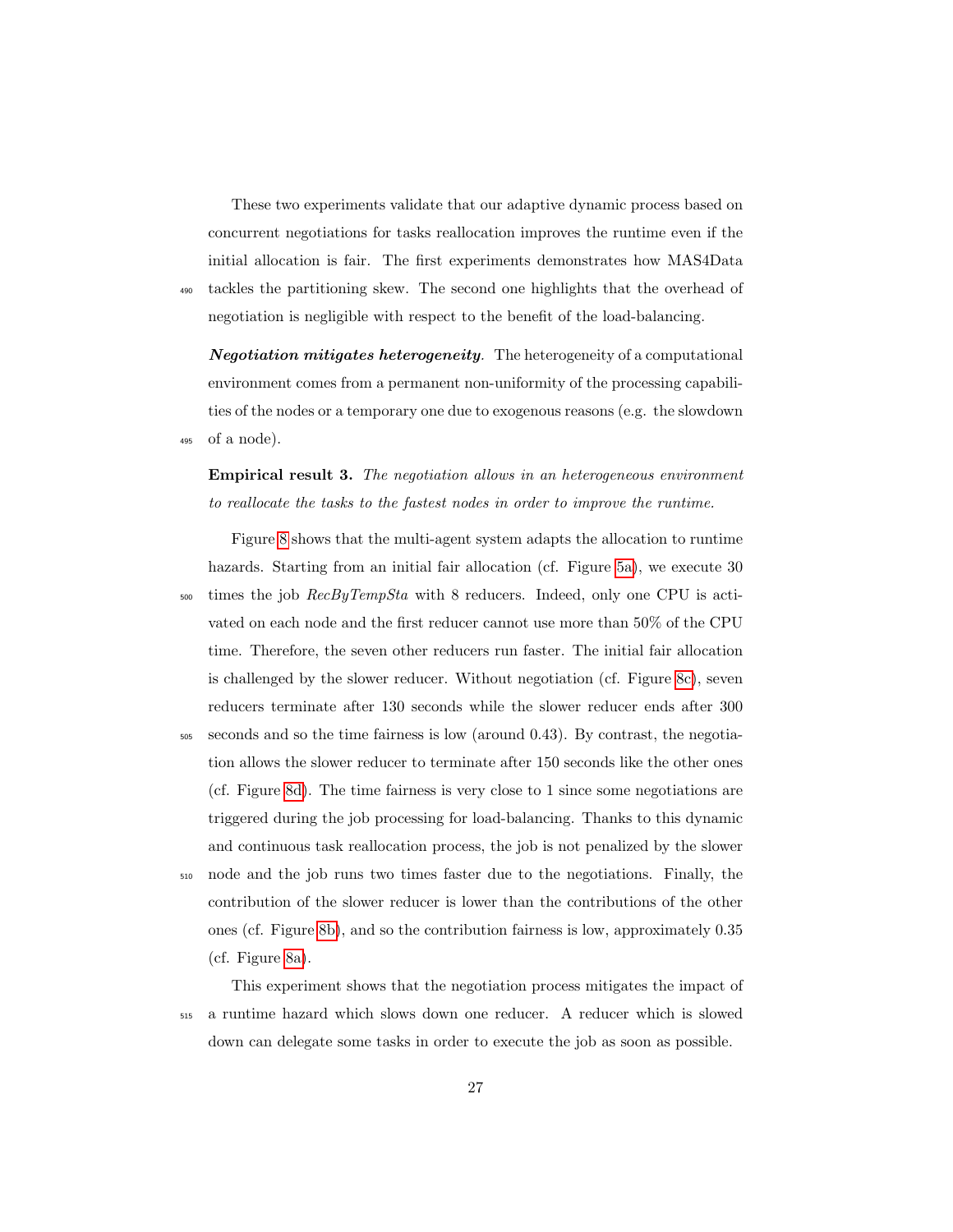<span id="page-27-4"></span><span id="page-27-3"></span><span id="page-27-1"></span><span id="page-27-0"></span>

<span id="page-27-2"></span>Figure 8: The median contribution fairness and its standard deviations depicted in boxplots (a), the contributions (b) for a distinctive execution of the job RecByTempSta when a node is slowed down, the evolution of the workloads without negotiation (c) and with negotiation (d).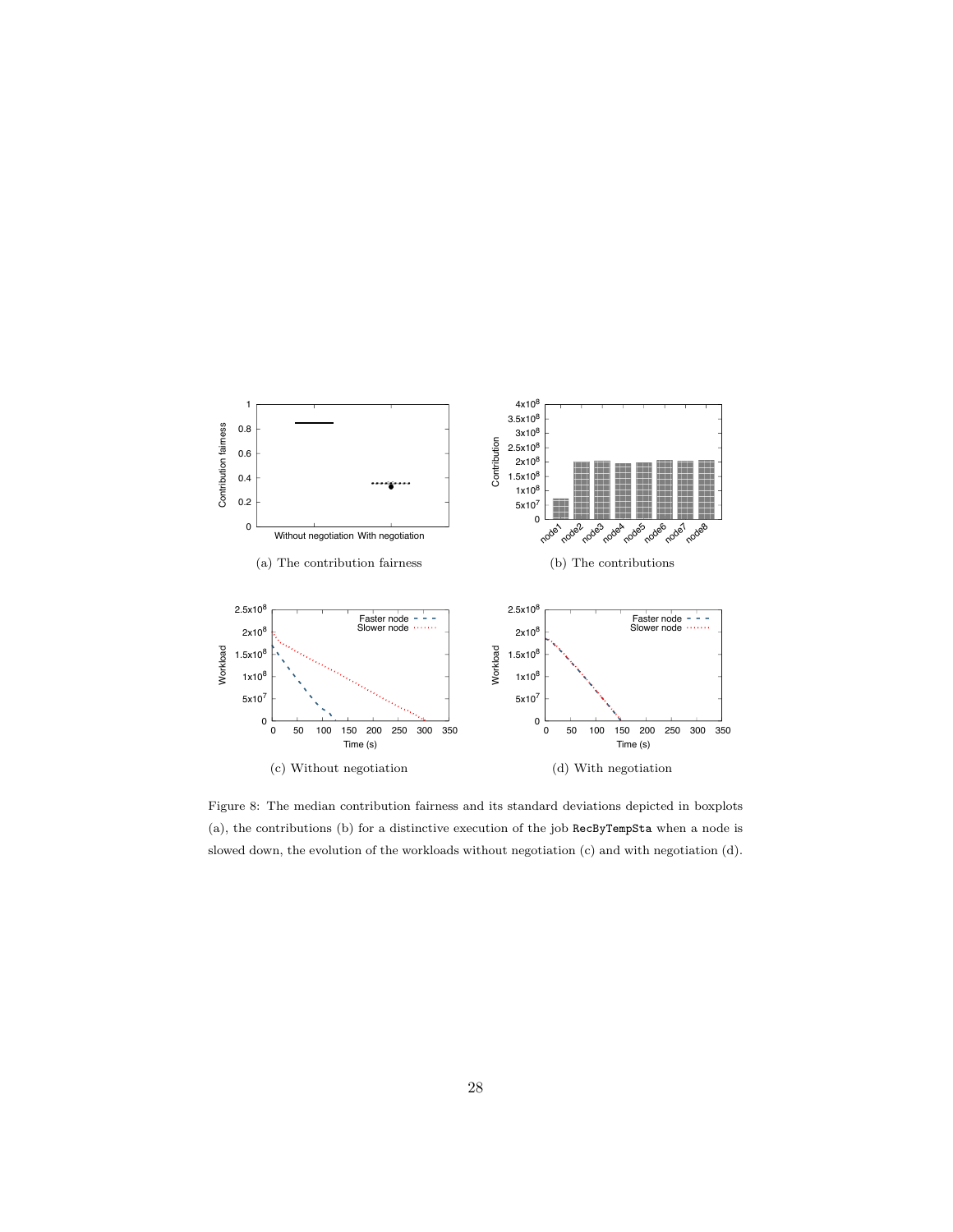Figure [9](#page-28-0) shows that the multi-agent system adapts the allocation to heterogeneous environment. Starting from an initial fair allocation (cf. Figure [5a\)](#page-22-3), we execute 30 times the job RecByTempSta with 8 reducers. Indeed, only one CPU <sup>520</sup> is activated on each node, four reducers run on the same node and four reducers run on separate nodes. As previously, the contribution fairness with negotiation is worst since the four slower reducers perform less task than the others. Once again, the dynamic and continuous task reallocation process allows the time fairness to reach approximately 1 and the job runs five times faster due to the <sup>525</sup> negotiations. Finally, the contribution of the slower reducers is lower than the contributions of the others (cf. Figure [9d\)](#page-28-1), and so the contribution fairness is low.

<span id="page-28-0"></span>

<span id="page-28-1"></span>Figure 9: The median metrics and their standard deviations depicted in boxplots (a, b, c) and the contributions after negotiation for a distinctive execution of the job RecByTempSta in an heterogeneous environment (d).

These two experiments validate that a job running in an heterogeneous en-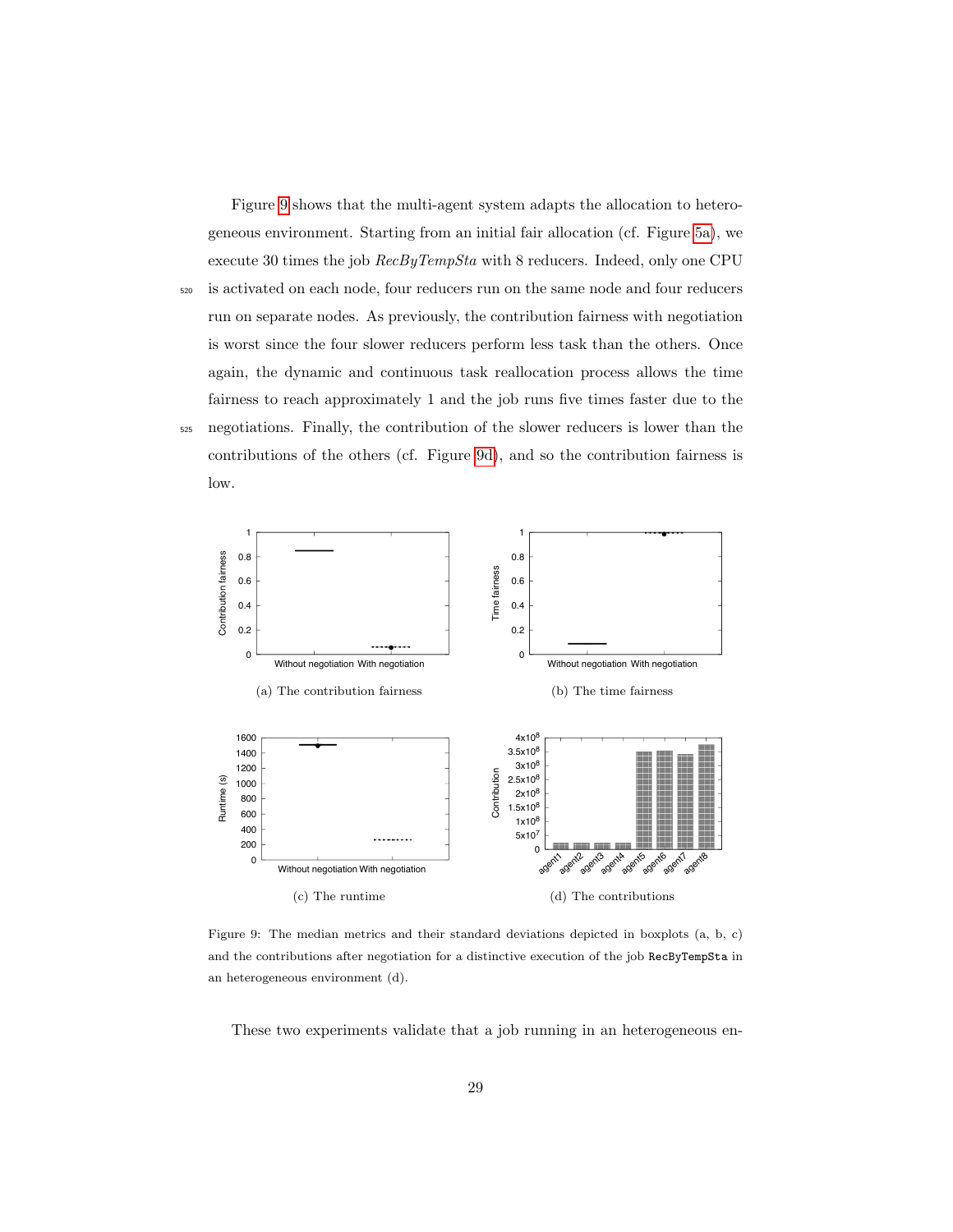vironment benefits from the adaptivity of our multi-agent system. When a <sup>530</sup> performance variation brings to an unbalanced allocation, our continuous and dynamic process detects it and triggers the reallocation of tasks toward the fastest nodes leading to the speedup of the runtime.

**Single-auction versus multi-auction**. We assume that our multi-auction process, which allows agents to bid in several concurrent negotiations, improves <sup>535</sup> the responsiveness of the multi-agent system.

#### Empirical result 4. The multi-auction process reaches faster stable allocation.

Figure [10](#page-30-0) shows that the multi-agent system adapts the allocation faster with a multi-auction process. We have generated a dataset (775 Mb) with 100, 000, 000 lines such that the initial task allocation is unfair. The job, called

- <sup>540</sup> RecByKey, counts the number of values per key. We use 8 reducers in an homogeneous environment where none task is assigned to the first reducer while 100, 000 tasks with 1, 000 values per task are assigned to the others reducers which have similar workloads (cf. Figure [10a\)](#page-30-1). As in the previous experiments, the negotiation improves the load-balancing (cf. Figure [10b](#page-30-2) and [10c\)](#page-30-3). However, the
- <sup>545</sup> multi-auction process is more efficient. While the multi-auction process needs 50 seconds to reach a fair allocation (cf. Figure [10e\)](#page-30-4), the workload of the first agent remains close to 0 during the whole reduce phase with the single-auction process (cf. Figure [10d\)](#page-30-5). Actually, the tasks are delegated in the single-auction process to the first reducer one after the other and they are instantly performed.
- <sup>550</sup> By contrast, this agent continuously bids in seven simultaneous auctions during the multi-auction process. Therefore, the data processing with a single-auction process ( $\sim 275$ s) is around 10% slower than with a multi-auction one ( $\sim 245$ s). Finally, the contribution fairness is around 0.3 with a single-auction while it is close to 0.85 with a multi-auctions process.
- <sup>555</sup> This experiment shows that the multi-auction process speeds up the loadbalancing process and so improves the responsiveness of the multi-agent system.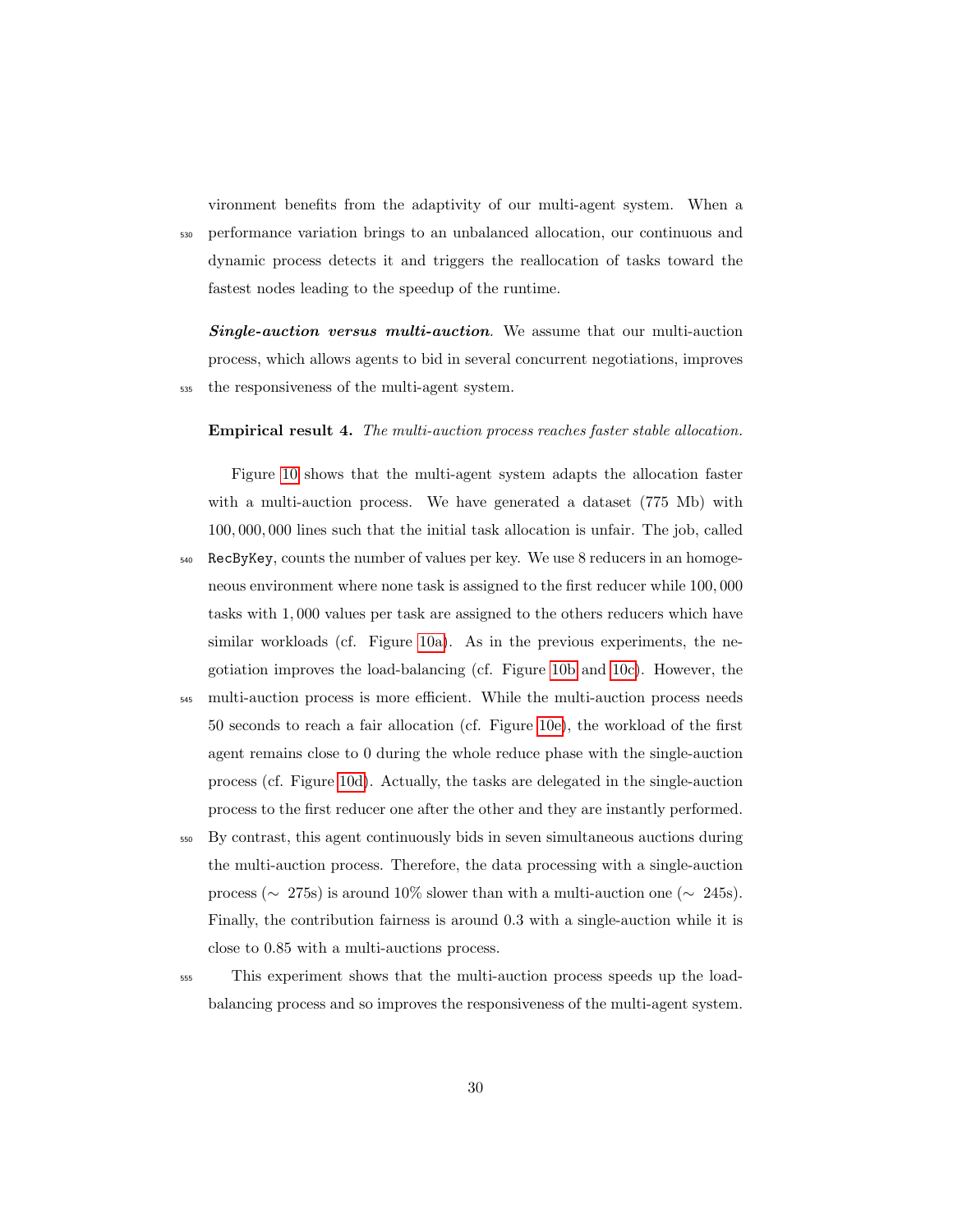<span id="page-30-2"></span><span id="page-30-1"></span><span id="page-30-0"></span>

<span id="page-30-5"></span><span id="page-30-4"></span><span id="page-30-3"></span>Figure 10: The initial workloads, the contributions and the workloads for a distinctive execution of the job RecByKey with single-auction (b and d) or multi-auction (c and e).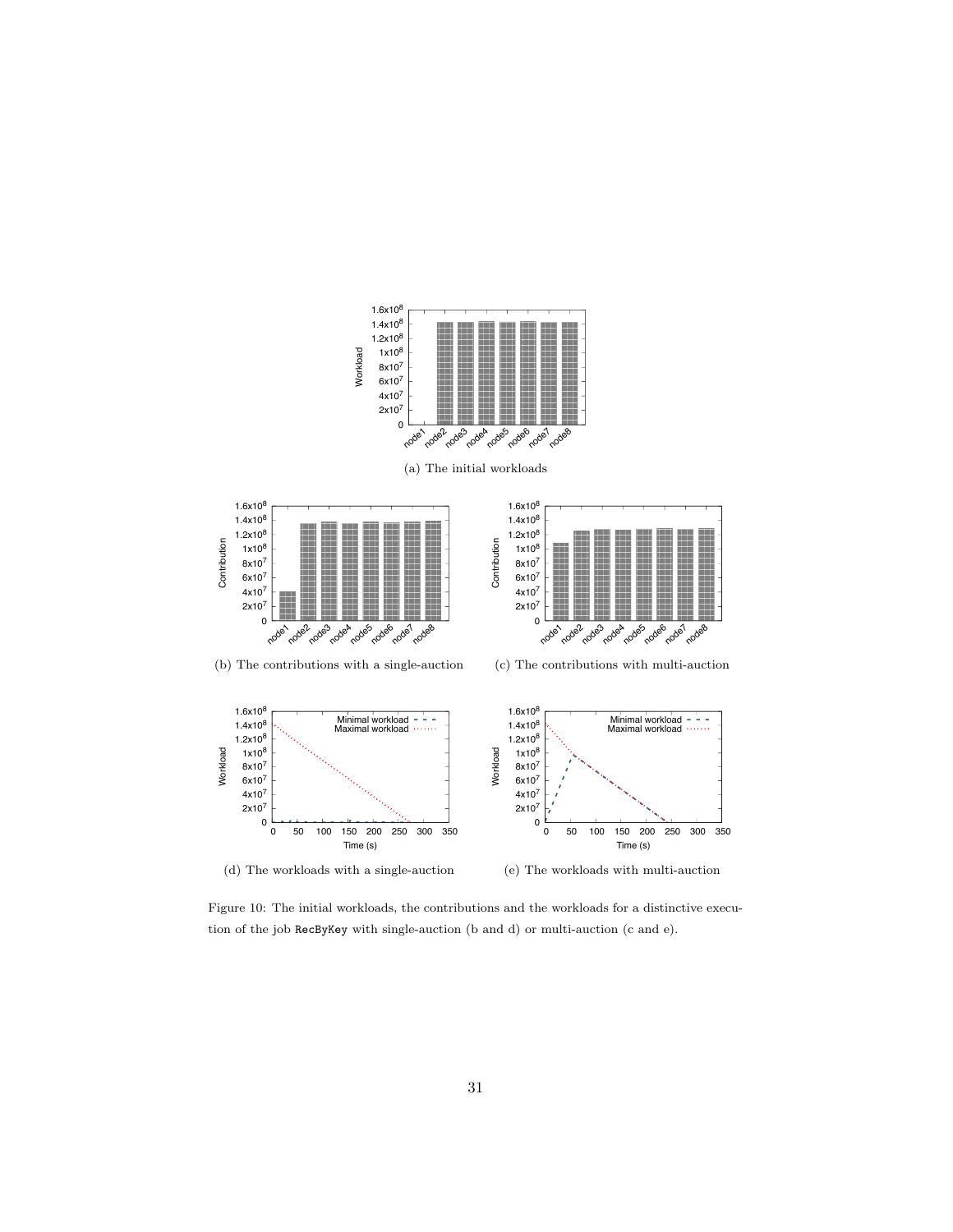Adequacy of the strategy with respect to the infrastructure. We assume that the efficiency of the location-aware strategy depends on the resource fetching time.

<sub>560</sub> **Empirical result 5.** The location-aware strategy improves the runtime when the extra cost for fetching resources is significant.

Figure [11](#page-32-0) shows that the efficiency of the negotiation strategy depends on the hardware configurations. We have generated a dataset (8 Gb) with 82, 283 keys such that the initial task allocation for the job RecByKey can be chal-<sup>565</sup> lenged. In order to evaluate the impact of the proximity between data resources and processing nodes on the runtime, most of the data required for a task are not located on the same node as the assigned reducer (See [\[12\]](#page-34-8) of more details). With a network of computer, the location-aware strategy significantly improves the runtime with respect to the local agnostic strategy, around −7.6%

- $570$  (cf. Figure [11a\)](#page-32-1). By contrast, the local agnostic strategy is more efficient within a cluster (cf. Figure [11b\)](#page-32-2). Indeed, the cost of fetching distant resources from other nodes in a network of computers has a real impact and so the local execution of tasks speeds up the runtime. By contrast, this extra cost for task execution is low within a cluster. We experimentally measure it to be around
- $575 \quad 10\%$ . Moreover, it is worth noticing that the locality is implicitly taken into account in the local agnostic strategy since the underlying cost function is defined such that the tasks are cheaper when the required resources are more local ones (cf. Equation [1\)](#page-8-2).

Whatever the dataset and the job are, we observe that the location-aware <sup>580</sup> strategy is the best strategy over a network of computers while the local agnostic strategy is more suitable on a cluster.

#### <span id="page-31-0"></span>7. Conclusion

In this paper, we have proposed a multi-agent system for task reallocation among distributed nodes based on the location of the required resources to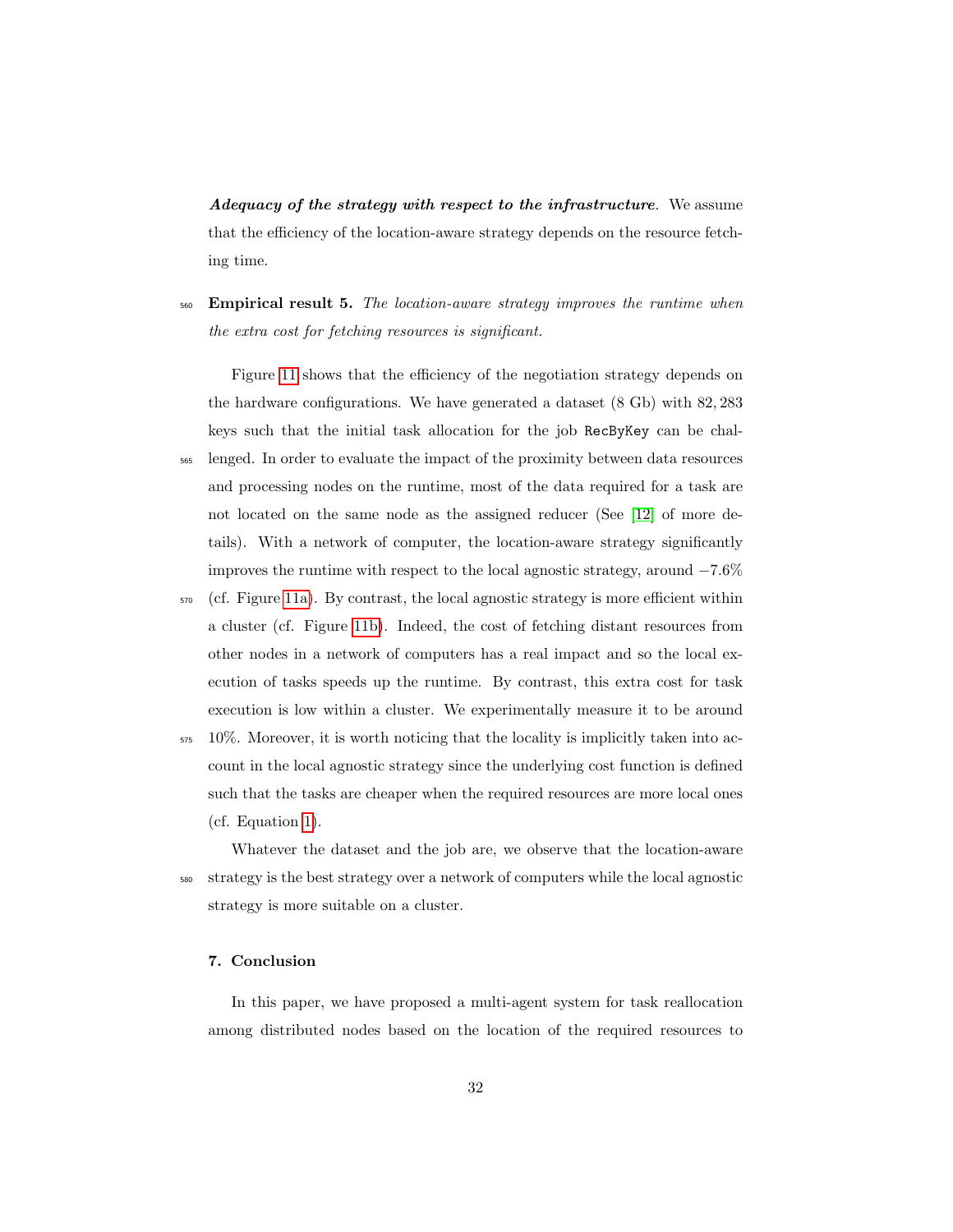<span id="page-32-1"></span><span id="page-32-0"></span>

<span id="page-32-2"></span>Figure 11: The runtimes for a distinctive job on a network of computers (a) and on a cluster (b).

<sup>585</sup> perform these tasks in order to minimize the makespan. In particular, we have applied our negotiation framework for load-balancing the reduce phase in the distributed MapReduce model in order to process large datasets.

Our prototype has been empirically evaluated. Our experiments show that MAS4Data is adaptive to the partitioning skew, an heterogeneous computing <sup>590</sup> environment, and any potential execution hazards. This is due to the fact that the negotiation process improves the runtime due to the load-balancing of the reducers contributions. Some of our experiments suggest that future work should consider: (a) task swaps to improve the makespan of stable allocations and (b) task bundles in order to speedup the negotiation process. MAS4Data

- <sup>595</sup> is scalable since it tackles a large number of tasks due to the local decisions of agents about the next task to delegate/perform. Moreover, the overhead of the negotiation is negligible with respect to the benefit of the load-balancing since the task reallocation is concurrent with the task consumption and no negotiation is triggered when the agents believe that the allocation is stable. Indeed, our
- <sup>600</sup> method is not a scheduling algorithm which allocate the tasks once and for all but an ongoing distributed strategy attempting to repair a potential unbalanced partition.

From the user perspective, even if our adaptive and dynamic approach tackles the problem of performance drop, the fault tolerance can still be achieved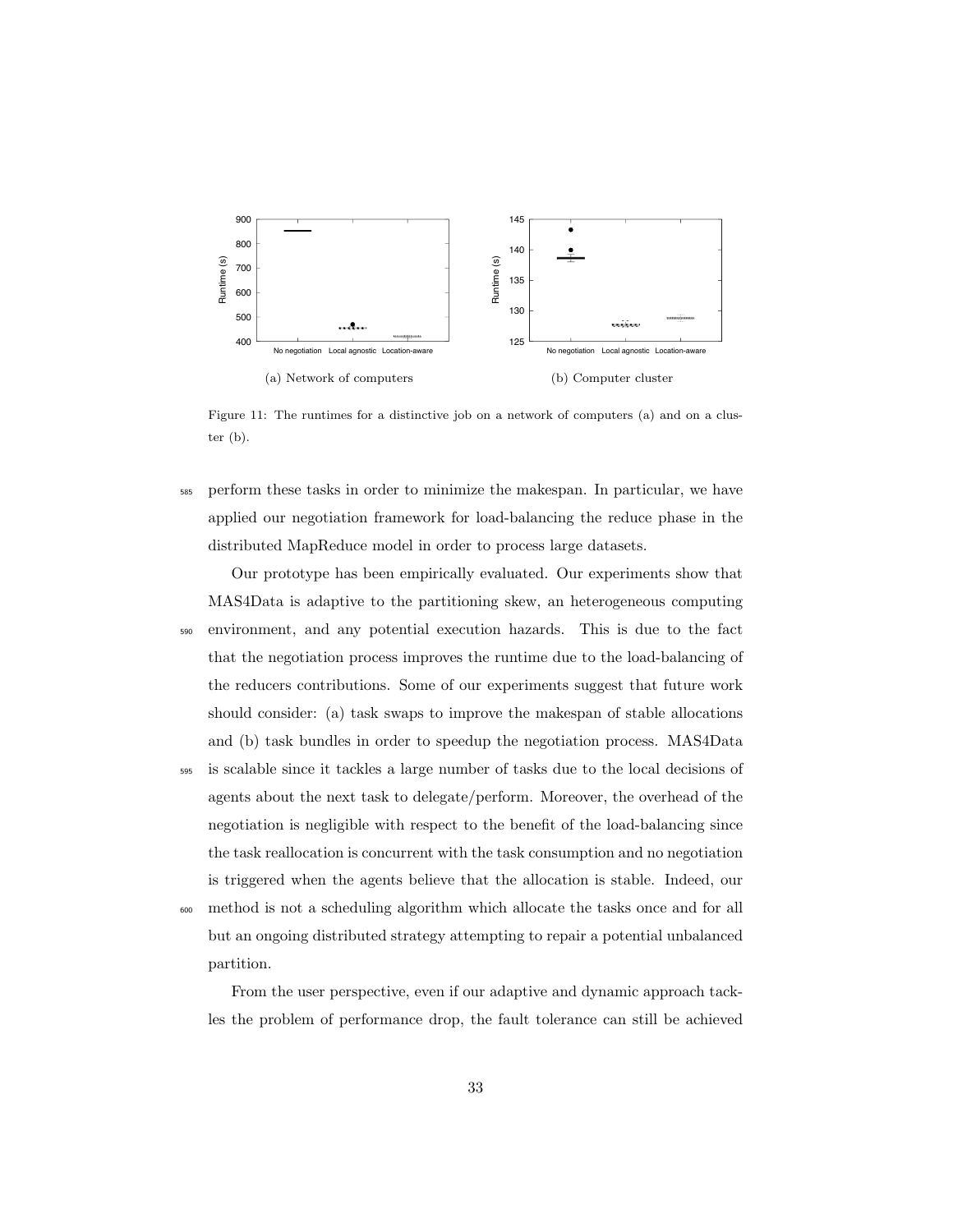- <sup>605</sup> through data replication. It is worth noticing that MAS4Data does not require expertise for the parametrization due to its adaptivity. Even if the choice of the strategy depends on the hardware configuration, no other parameter needs to be carefully tuned such as the replication factor (by default the value 3 in HDFS [\[3\]](#page-33-2)). A sensitivity analysis to study the influence of this parameter has
- <sup>610</sup> been beyond the scope of this work, but it is certainly worth of further investigation.

Generally, future work must consider here the continuous arrival of complex jobs concurrently submitted by several users. Our study focuses on the reassignment of independent fine-grained tasks in a single job during their execution.

<sup>615</sup> In order to fill this granularity gap, the formal framework must be extended and the optimization objective to be considered should be the mean flowtime of several concurrent jobs i.e. the mean of the maximum completion times of dependent tasks in these jobs.

#### Grant

<sup>620</sup> This work is supported by the CNRS Challenge Mastodons and the call ULille "Internationalisation Actions bilatérales". We thank the anonymous reviewers for their stimulating comments which help us to improve the paper.

#### <span id="page-33-0"></span>References

[1] Y. Jiang, A survey of task allocation and load balancing in distributed <sup>625</sup> systems, IEEE Transactions on Parallel and Distributed Systems 27 (2)

- (2016) 585–599. [2] J. Dean, S. Ghemawat, MapReduce: Simplified Data Processing on Large
- <span id="page-33-1"></span>Clusters, in: Proc. of the 9th Symposium on Operating Systems Design and Implementation, 2004, pp. 137–150.
- <span id="page-33-2"></span><sup>630</sup> [3] The Apache Software Foundation, Apache Hadoop, [https://hadoop.](https://hadoop.apache.org) [apache.org](https://hadoop.apache.org), visited 2019-07-01.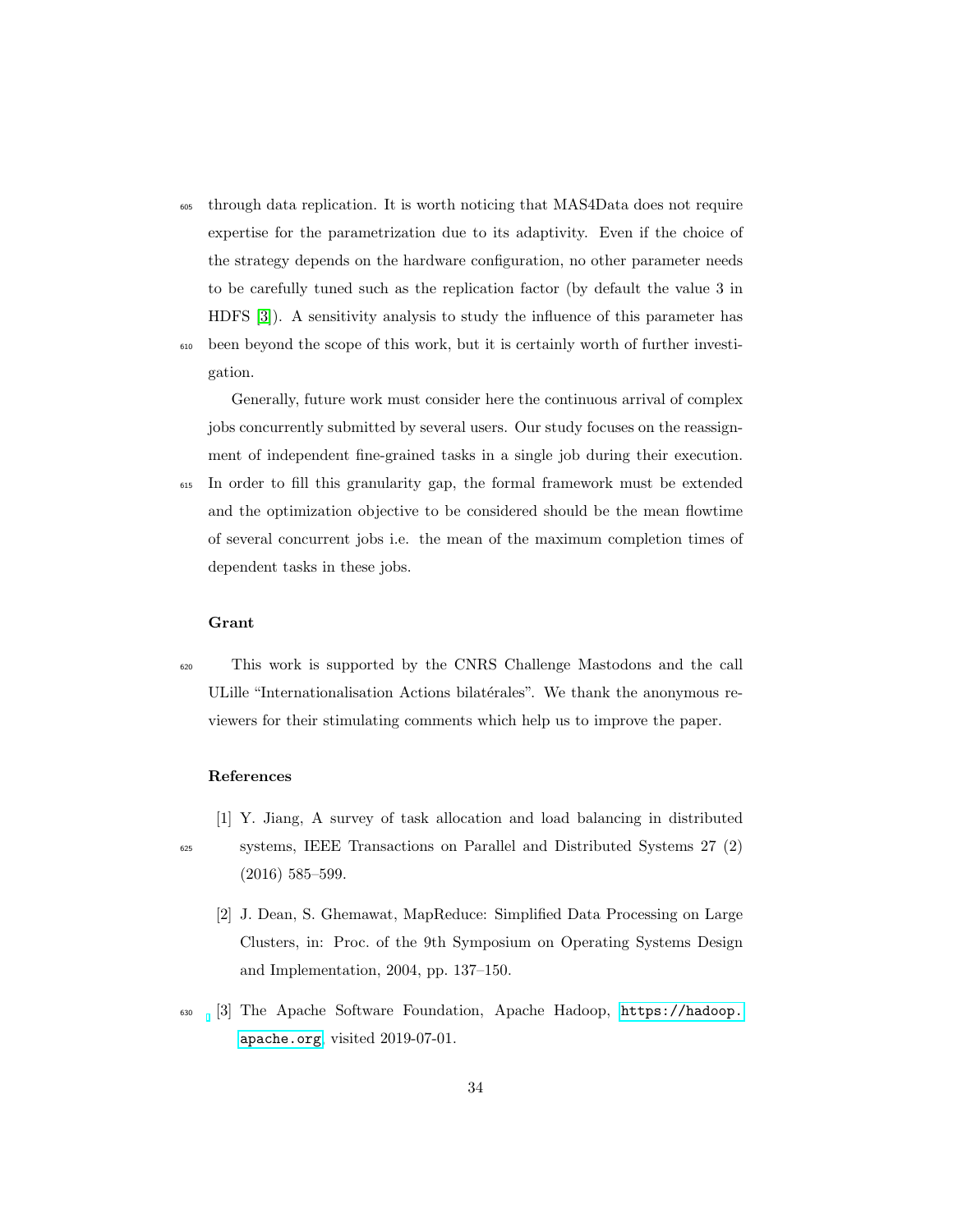- <span id="page-34-0"></span>[4] Y. Kwon, M. Balazinska, B. Howe, J. Rolia, Skewtune: mitigating skew in mapreduce applications, in: Proc. of the SIGMOD International Conference on Management of Data, ACM, 2012, pp. 25–36.
- <span id="page-34-2"></span><span id="page-34-1"></span><sup>635</sup> [5] Y. Kwon, K. Ren, M. Balazinska, B. Howe, Managing skew in Hadoop., IEEE Data Eng. Bull. 36 (1) (2013) 24–33.
	- [6] A. Agnetis, J. Billaut, S. Gawiejnowicz, D. Pacciarelli, A. Soukhal, Multiagent Scheduling - Models and Algorithms, Springer, 2014.
	- [7] J. Ferber, Multi-Agent Systems: An Introduction to Distributed Artificial

<span id="page-34-4"></span>

- <span id="page-34-3"></span><sup>640</sup> Intelligence, Addison-Wesley Longman Publishing Co., Inc., Boston, MA, USA, 1999.
	- [8] W. E. Walsh, M. P. Wellman, A market protocol for decentralized task allocation, in: Proc. of the International Conference on Multi-Agent Systems (ICMAS), 1998, pp. 325–332.
- <span id="page-34-5"></span><sup>645</sup> [9] O. Shehory, S. Kraus, Methods for task allocation via agent coalition formation, Artificial Intelligence 101 (1-2) (1998) 165–200.
- <span id="page-34-7"></span><span id="page-34-6"></span>[10] J. Turner, Q. Meng, G. Schaefer, A. Soltoggio, Distributed Strategy Adaptation with a Prediction Function in Multi-Agent Task Allocation, in: Proc. of 17th International Conference on Autonomous Agents and Multiagent <sup>650</sup> Systems (AAMAS), 2018, pp. 739–747.
	- [11] Q. Baert, A.-C. Caron, M. Morge, J.-C. Routier, Fair multi-agent task allocation for large datasets analysis, Knowledge and Information Systems 54 (3) (2018) 591–615.
	- [12] Q. Baert, A.-C. Caron, M. Morge, J.-C. Routier, K. Stathis, A Location-
- <span id="page-34-8"></span><sup>655</sup> Aware Strategy for Agents Negotiating Load-balancing, in: Proc. of the 31st International Conference on Tools with Artificial Intelligence (ICTAI), 2019.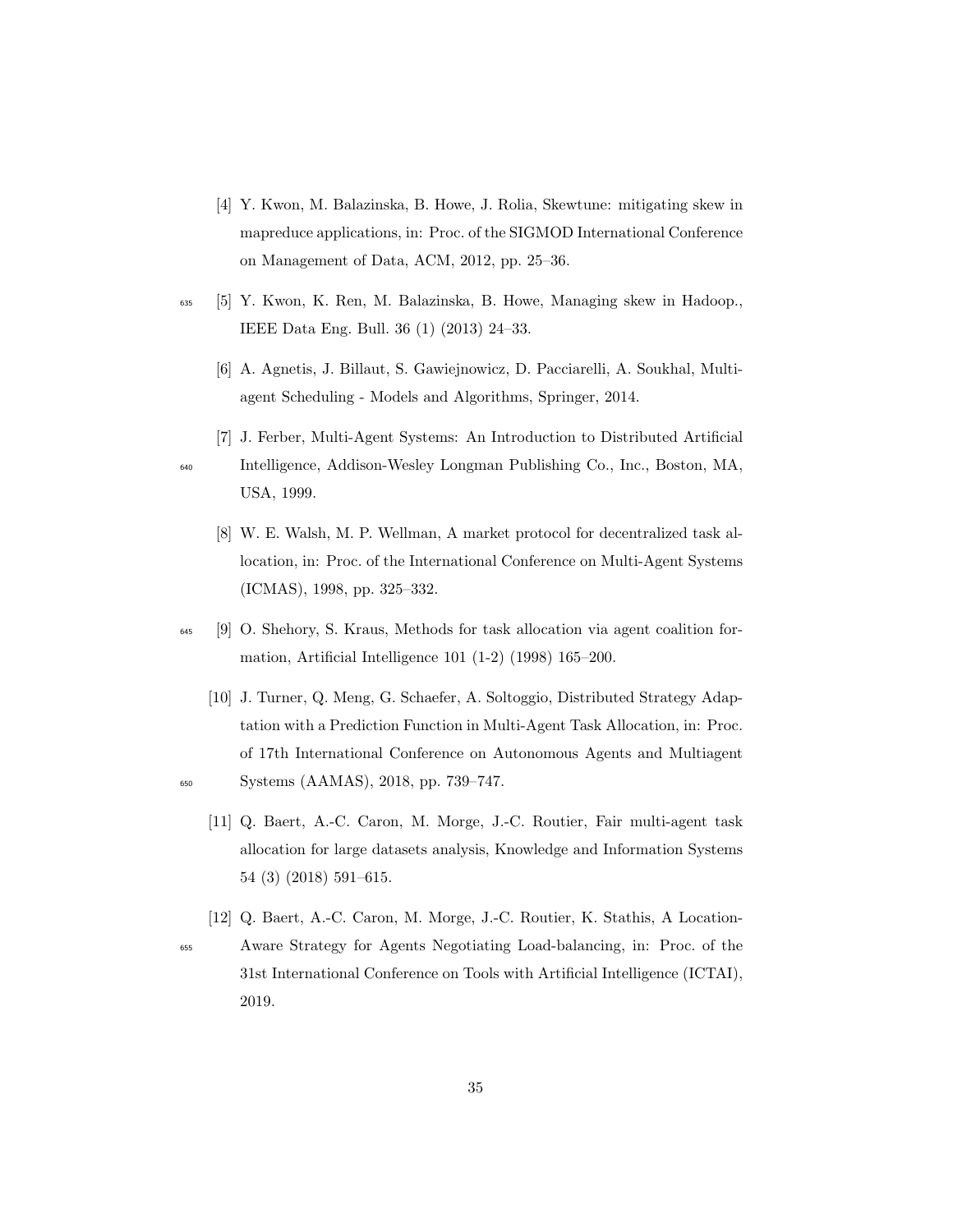- <span id="page-35-0"></span>[13] O. Selvitopi, G. V. Demirci, A. Turk, C. Aykanat, Locality-aware and loadbalanced static task scheduling for mapreduce, Future Generation Com-<sup>660</sup> puter Systems 90 (2019) 49–61.
- 
- <span id="page-35-1"></span>[14] S. Banerjee, J. P. Hecker, A multi-agent system approach to load-balancing and resource allocation for distributed computing, in: First Complex Systems Digital Campus World E-Conference 2015, Springer International Publishing, 2017, pp. 41–54.
- <span id="page-35-2"></span><sup>665</sup> [15] Q. Chen, D. Zhang, M. Guo, Q. Deng, S. Guo, SAMR: A self-adaptive MapReduce scheduling algorithm in heterogeneous environment, in: Proc. of the 14th International Conference on Computer and Information Technology, 2010, pp. 2736–2743.
- <span id="page-35-4"></span><span id="page-35-3"></span>[16] M. Liroz-Gistau, R. Akbarinia, P. Valduriez, FP-Hadoop: efficient execu-<sup>670</sup> tion of parallel jobs over skewed data, VLDB Endowment 8 (12) (2015) 1856–1859.
	- [17] M. Hammoud, M. Rehman, M. Sakr, Center-of-Gravity Reduce Task Scheduling to Lower MapReduce Network Traffic, in: Proc. of the 5th International Conference on Cloud Computing (CLOUD), 2012, pp. 49–58.
- <span id="page-35-6"></span><span id="page-35-5"></span><sup>675</sup> [18] O. H. Ibarra, C. E. Kim, Heuristic Algorithms for Scheduling Independent Tasks on Nonidentical Processors, Journal of ACM 24 (2) (1977) 280–289.
	- [19] J. K. Lenstra, D. B. Shmoys, E. Tardos, Approximation algorithms for scheduling unrelated parallel machines, Mathematical programming 46 (1- 3) (1990) 259–271.
- <span id="page-35-8"></span><span id="page-35-7"></span><sup>680</sup> [20] A. M. A. Hariri, N. Potts, Chris, Heuristics for scheduling unrelated parallel machines, Computers & operations research 18 (3) (1991) 323–331.
	- [21] S. Martello, F. Soumis, P. Toth, Exact and approximation algorithms for makespan minimization on unrelated parallel machines, Discrete applied mathematics 75 (2) (1997) 169–188.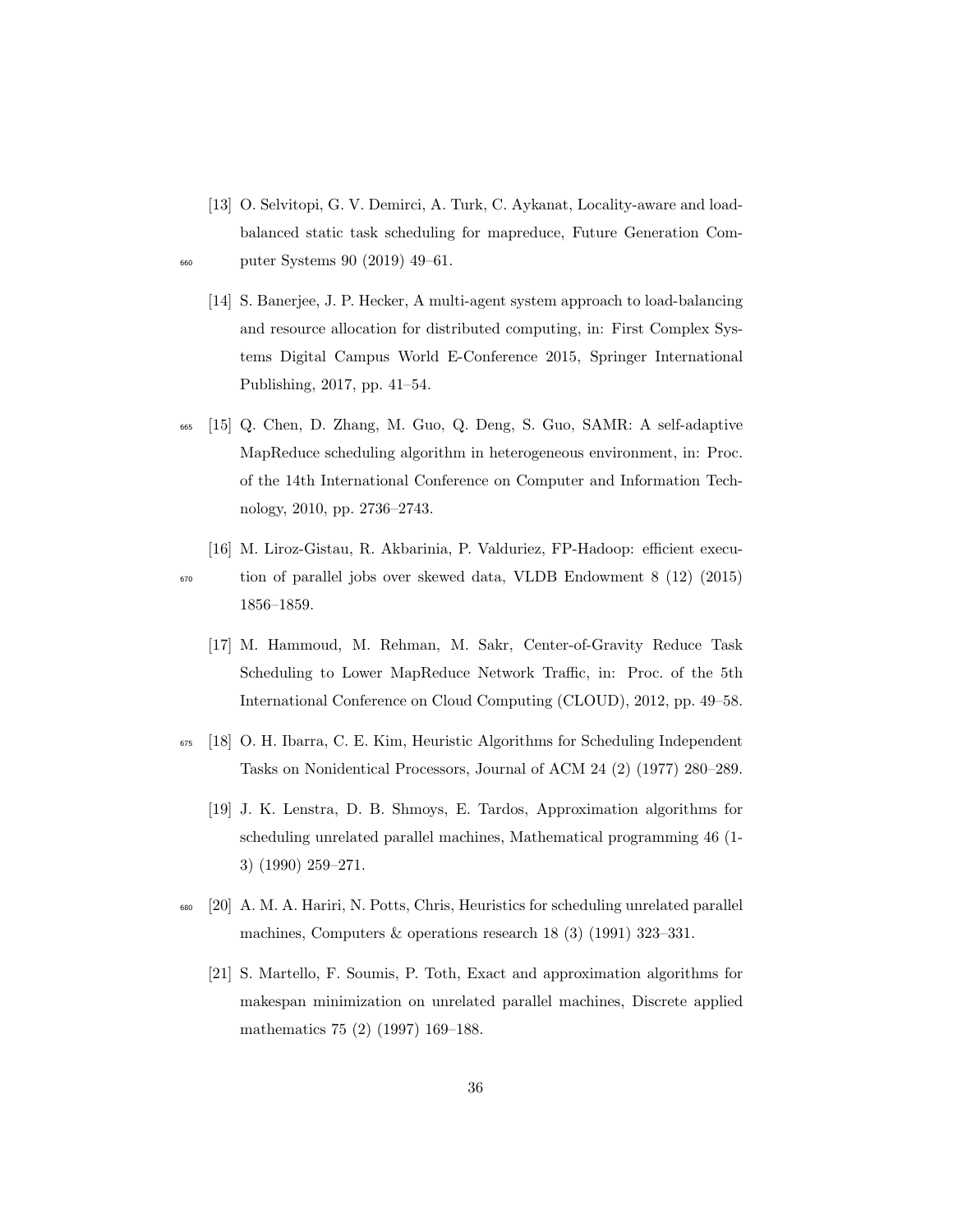- <span id="page-36-0"></span><sup>685</sup> [22] Y. Jiang, Y. Zhou, W. Wang, Task allocation for undependable multiagent systems in social networks, IEEE Transactions on Parallel and Distributed Systems 24 (8) (2012) 1671–1681.
- <span id="page-36-1"></span>[23] S. Di, C.-L. Wang, Decentralized proactive resource allocation for maximizing throughput of P2P Grid, Journal of Parallel and Distributed Computing  $\frac{690}{72}$  (2) (2012) 308-321.
- 
- <span id="page-36-2"></span>[24] A. Schaerf, Y. Shoham, M. Tennenholtz, Adaptive load balancing: A study in multi-agent learning, Journal of Artificial Intelligence Research 2 (1995) 475–500.
- <span id="page-36-4"></span><span id="page-36-3"></span>[25] Y. Jiang, J. Jiang, Contextual resource negotiation-based task allocation <sup>695</sup> and load balancing in complex software systems, IEEE Transactions on Parallel and Distributed Systems 20 (5) (2008) 641–653.
	- [26] Y. Jiang, Z. Li, Locality-sensitive task allocation and load balancing in networked multiagent systems: Talent versus centrality, Journal of Parallel and Distributed Computing 71 (6) (2011) 822–836.
- <span id="page-36-5"></span><sup>700</sup> [27] Y. Jiang, Z. Huang, The rich get richer: Preferential attachment in the task allocation of cooperative networked multiagent systems with resource caching, IEEE Transactions on Systems, Man, and Cybernetics-Part A: Systems and Humans 42 (5) (2012) 1040–1052.
	- [28] S. Kraus, O. Shehory, G. Taase, Coalition formation with uncertain het-
- <span id="page-36-6"></span><sup>705</sup> erogeneous information, in: Proc. of 2nd International Conference on Autonomous Agents and Multiagent Systems (AAMAS), 2003, pp. 1–8.
- <span id="page-36-7"></span>[29] B. An, V. Lesser, D. Irwin, M. Zink, Automated negotiation with decommitment for dynamic resource allocation in cloud computing, in: Proc. of 9th International Conference on Autonomous Agents and Multiagent Sys-<sup>710</sup> tems (AAMAS), 2010, pp. 981–988.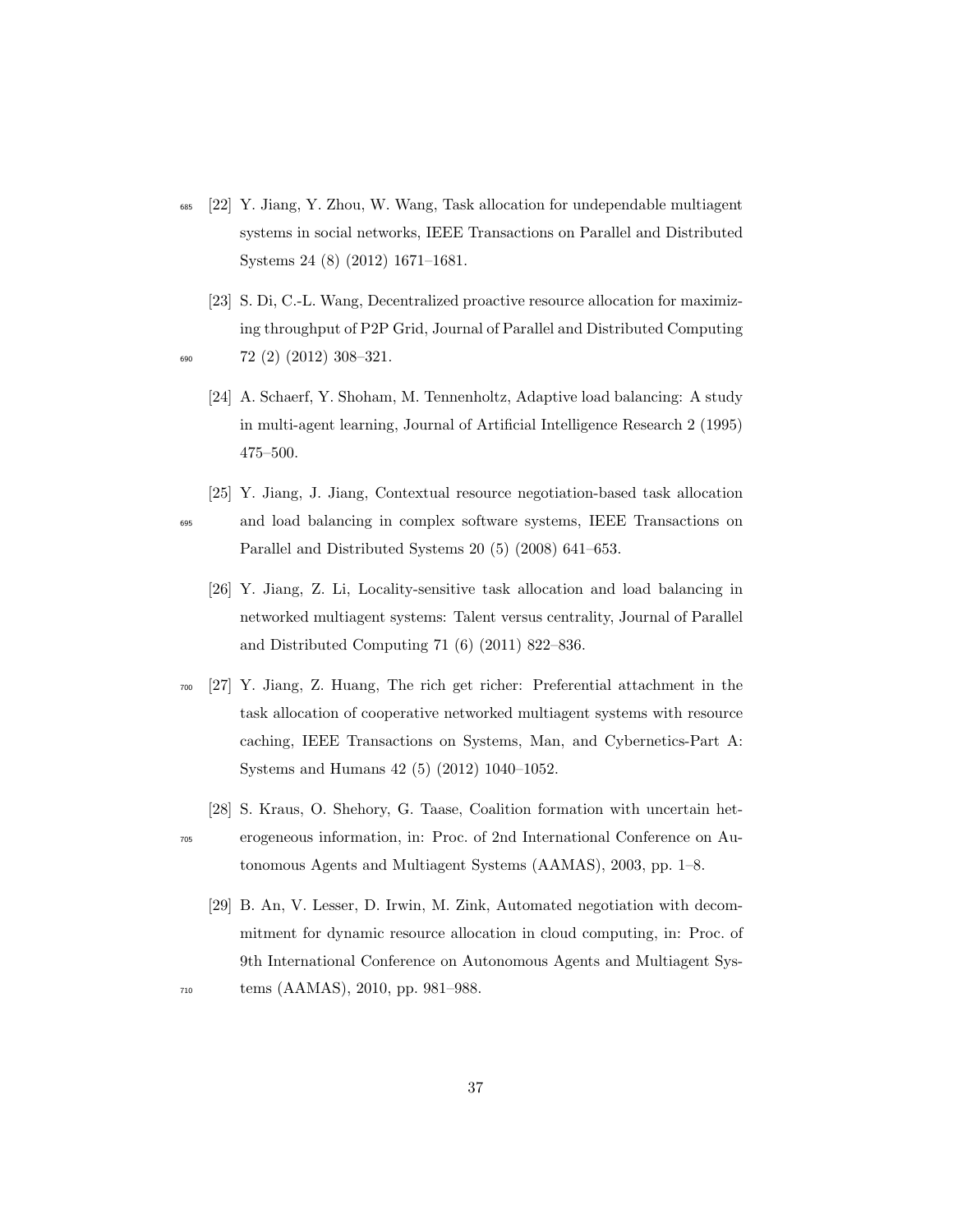- <span id="page-37-1"></span>[30] S. Penmatsa, A. T. Chronopoulos, Game-theoretic static load balancing for distributed systems, Journal of Parallel and Distributed Computing 71 (4) (2011) 537–555.
- <span id="page-37-2"></span><span id="page-37-0"></span>[31] B. Chen, C. N. Potts, G. J. Woeginger, Handbook of combinatorial opti-<sup>715</sup> mization, Springer, 1998, Ch. A review of machine scheduling: Complexity, algorithms and approximability, pp. 1493–1641.
	- [32] E. Horowitz, S. Sahni, Exact and approximate algorithms for scheduling nonidentical processors, Journal of the ACM 23 (2) (1976) 317–327.
- <span id="page-37-4"></span><span id="page-37-3"></span>[33] E. Mokotoff, Parallel machine scheduling problems: A survey, Asia-Pacific <sup>720</sup> Journal of Operational Research 18 (2) (2001) 193.
	- [34] G. Attiya, Y. Hamam, Task allocation for maximizing reliability of distributed systems: A simulated annealing approach, Journal of Parallel and Distributed Computing 66 (10) (2006) 1259–1266.
- <span id="page-37-6"></span><span id="page-37-5"></span>[35] S. K. Garg, S. Venugopal, J. Broberg, R. Buyya, Double auction-inspired <sup>725</sup> meta-scheduling of parallel applications on global grids, Journal of Parallel and Distributed Computing 73 (4) (2013) 450–464.
	- [36] R. G. Smith, The contract net protocol: High-level communication and control in a distributed problem solver, IEEE Transactions on computers 29 (12) (1980) 1104–1113.
- <span id="page-37-7"></span> $730\quad$  [37] B. Alrayes, Ö. Kafalı, K. Stathis, Concurrent bilateral negotiation for open e-markets: the CONAN strategy, Knowledge and Information Systems 56 (2) (2017) 463–501.
- <span id="page-37-8"></span>[38] M. Schillo, C. Kray, K. Fischer, The eager bidder problem: a fundamental problem of dai and selected solutions, in: Proc. of 1st International Con-<sup>735</sup> ference on Autonomous Agents and Multiagent Systems (AAMAS), 2002,
- 

pp. 599–606.